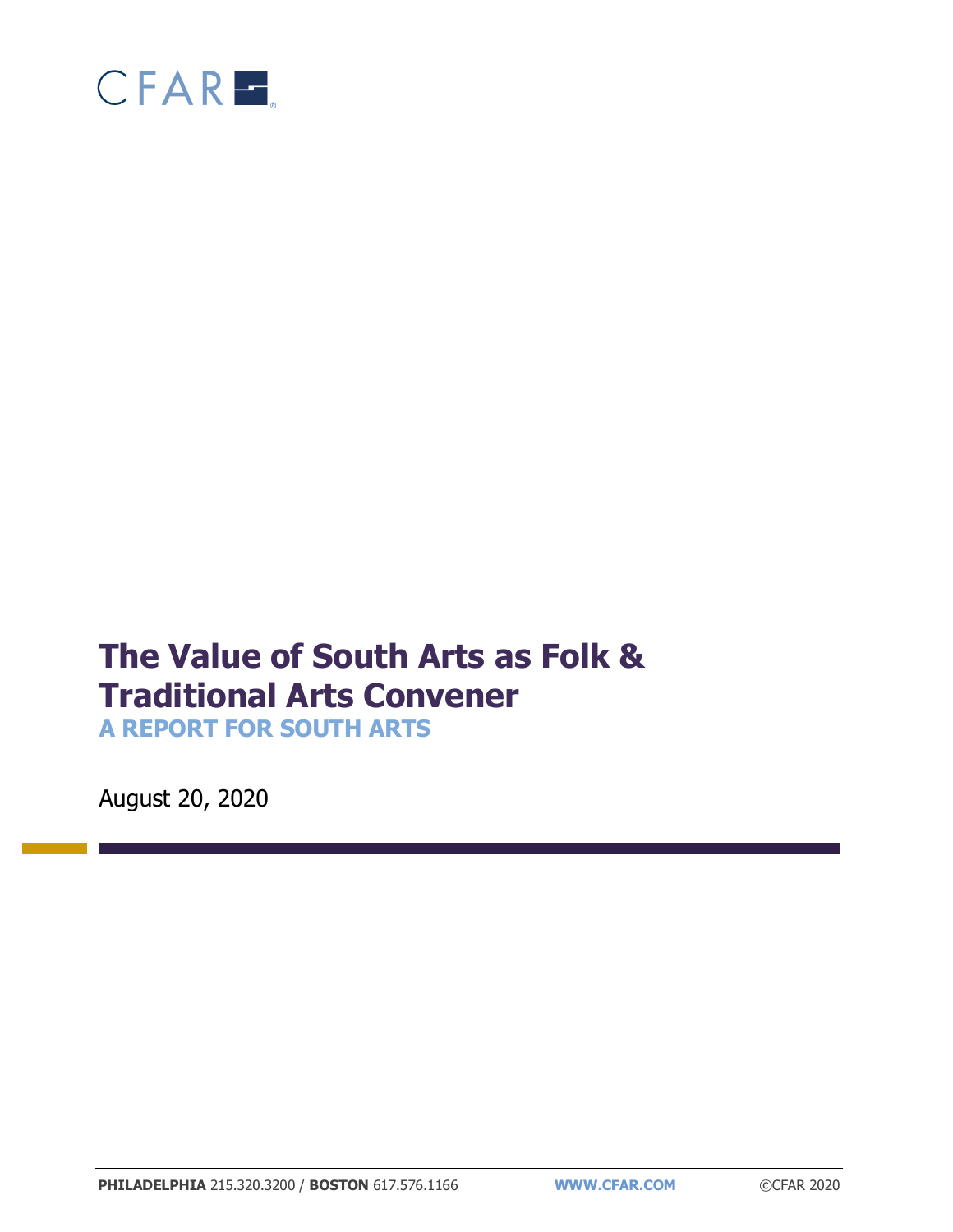

# **In This Report**

The report is organized as follows:

| <b>SECTION</b>                                      | #  |
|-----------------------------------------------------|----|
| Introduction                                        | 3  |
| Chronology                                          | 4  |
| Phase I: The FITS Task Force (January - March 2019) | 5  |
| Meeting 1: January 7, 2019                          | 6  |
| Meeting 2: February 6, 2019                         | 7  |
| Meeting 3: March 7 - 8, 2019                        | 8  |
| 2019 FITS Task Force Recommendations                | 10 |
| Thoughts About Phase I                              | 12 |
| Phase II: Overview                                  | 13 |
| Meeting 1                                           | 15 |
| Meeting 2                                           | 17 |
| Recommendations                                     | 20 |
| Appendix                                            | 25 |

N.B. Other than the recommendations sections written by Mal O'Connor, this report is a coproduction of Teresa Hollingsworth, Amy Howard and Mal O'Connor.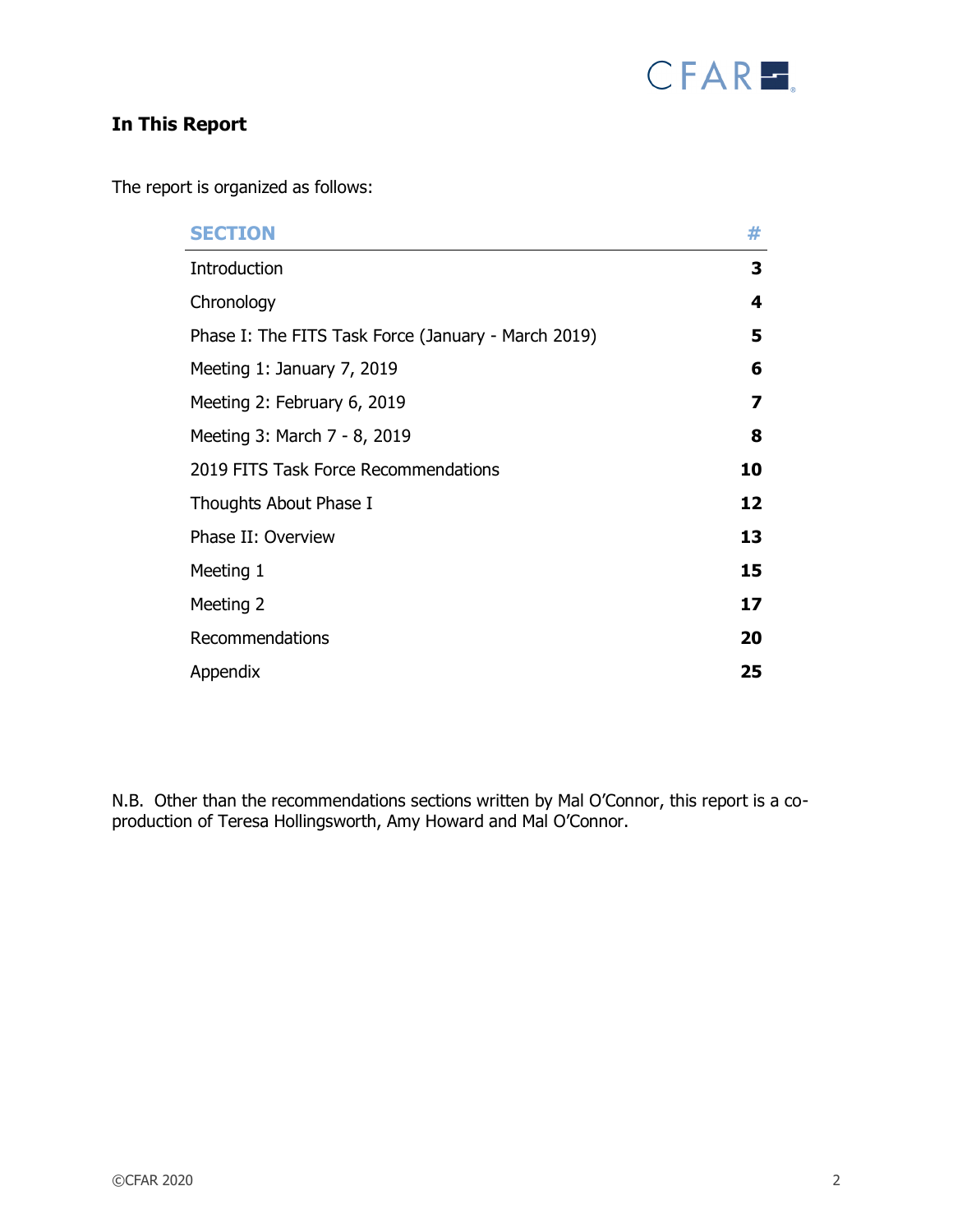

## **Introduction**

A year ago, South Arts (SA) finalized the process of developing a new strategic plan. As the arts environment continues to change, SA felt the need to respond to those changes by evaluating where and how the organization has allocated its staffing and financial resources. This evaluation includes a review all of its programming in order to determine which to continue, which to re-define, and which to sunset. The FITS (Folklorists in the South) convening is one of many programs being reviewed.

While reviewing FITS internally, SA evaluated participant feedback, calculated finances required to execute the convening, and took into consideration staff time required to coordinate the convening. The organization concluded that FITS could not continue in the same manner. When considering cost-per-hour, the staff commitment was too intensive to justify the program, in relation to the relatively small number of people impacted by it.

However, instead of opting to eliminate FITS immediately, SA convened a Task Force that would determine what the needs are in the folk and traditional arts field. Why are those needs/gaps not being met, how can they be met (by SA or through some other organization), and would these needs/gaps warrant the continuation of FITS given changes in how the convening is organized and executed.

SA asked the Task Force to share their perspective(s) on the needs/gaps of the field based on their personal experiences, information on previous FITS provided by SA, and the results of the 2019 SA Survey of the Folk and Traditional Arts Community (herein "2019 SA Folk Survey"), and to ultimately prioritize the needs of the field. SA staff will then consider that information and, subsequently, present a recommendation to the SA board of directors.

## **About FITS**

FITS has held its convening 25 times in the past 30 years, occurred mostly in communities typically rural—throughout SA's nine partner states in which folklorists have worked. During FITS, attendees do not present formal papers; rather, they participate in panels, professional development opportunities, and trips with invited artists to culturally significant areas in the host community. Structurally, FITS has been designed to facilitate informal discussions and networking.

As the convening has evolved, FITS has invited other arts organizations to participate. SA has collaborated with sister regional arts organizations (RAOs)—including Mid-America Arts Alliance and Mid Atlantic Arts Foundation—in organizing previous FITS convenings. Attendance for FITS averages in the 30s. The largest attendance was a joint retreat with Mid-Atlantic Arts Foundation (MAAF); attendance was in the 70s.

This report is an overview of a very rich set of discussions. Many gems did not make it to this final summary. The report includes some excerpts from meeting notes where some of these highlights appeared. A review of these meeting excerpts will be worth your time. There are an amazing number of fascinating ideas and suggestions throughout.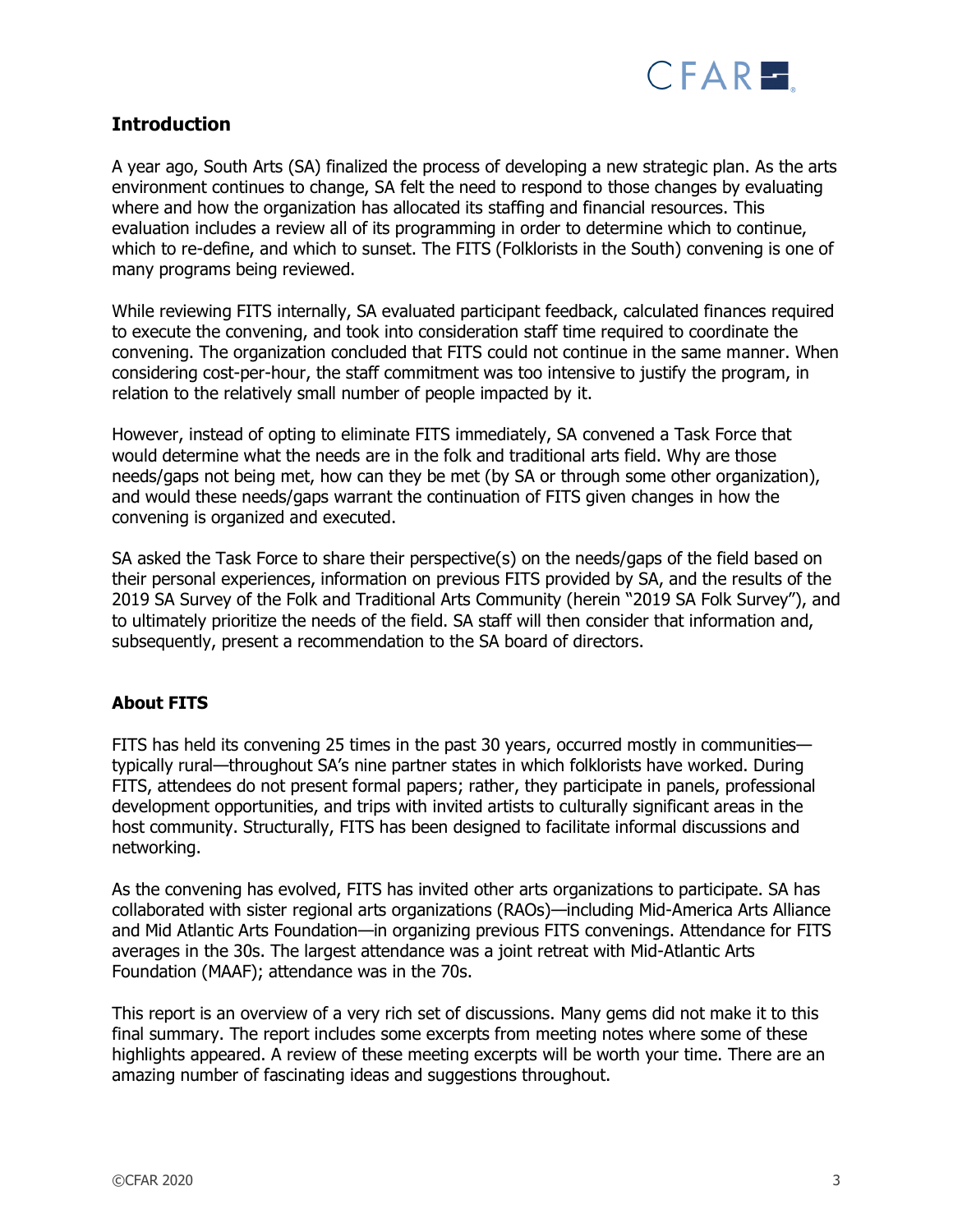

## **Chronology**

In this summary, work is divided into two phases—one before and one following the SA Board meeting in June 2019:

- **Context for Phase I:** SA Strategic Plan 2019-2023 (approved by the SA Board in July 2018)
- **Phase I:** Tracks development of the charge to the FITS Task Force, composition of the Task Force, objectives and results of each of the task force's three meetings, and a summary of their findings
- **Recommendations to the SA Board:** Summarized briefly, along with the charge from the Board to the SA staff that led to Phase II.
- **Phase II:** Tracks initial preparation for a meeting with a smaller group of folk and traditional arts experts and artists themselves—the arrival of COVID-19, which necessitated adapting the meeting into two Zoom sessions—and a summary of the findings/recommendations made by the group to Susie Surkamer and Teresa Hollingsworth at the second meeting.

## **SA Strategic Plan 2019**

As Mollie Quinlan-Hayes (former SA Deputy Director) described to the FITS Task Force: SA implemented its new [strategic plan](https://www.southarts.org/wp-content/uploads/South-Arts-Strategic-Plan-Outline-2019-23-for-distribution.pdf) in July 2018 geared toward SA's mission statement of "advancing Southern vitality through the arts." Of the five goals that the strategic plan outlines, two goals seem specifically pertinent to the FITS Task Force:

(1) connecting arts and arts professionals in the South to resources that will increase opportunities for success within and outside the region (2) advancing impactful arts-based programs that recognize and address trends and evolving

needs of a wide range of communities in the South.

In addition, the strategic plan has coincided with SA's moving into a space of working outside its region and multi-regionally through collaborations with partners, such as its sister RAOs.

Implementing a new strategic plan was the impetus for SA to review the impact of its current programs. To do so, SA has appointed a Task Force to undergo a review process of the program and then develop a recommendation to the SA Board of Directors.

SA hopes that representatives around the country can help SA address the concerns of its specific sector. Therefore, it is beneficial to develop a task force that includes individuals who are both in-region and out-of-region, familiar and unfamiliar with SA's programming.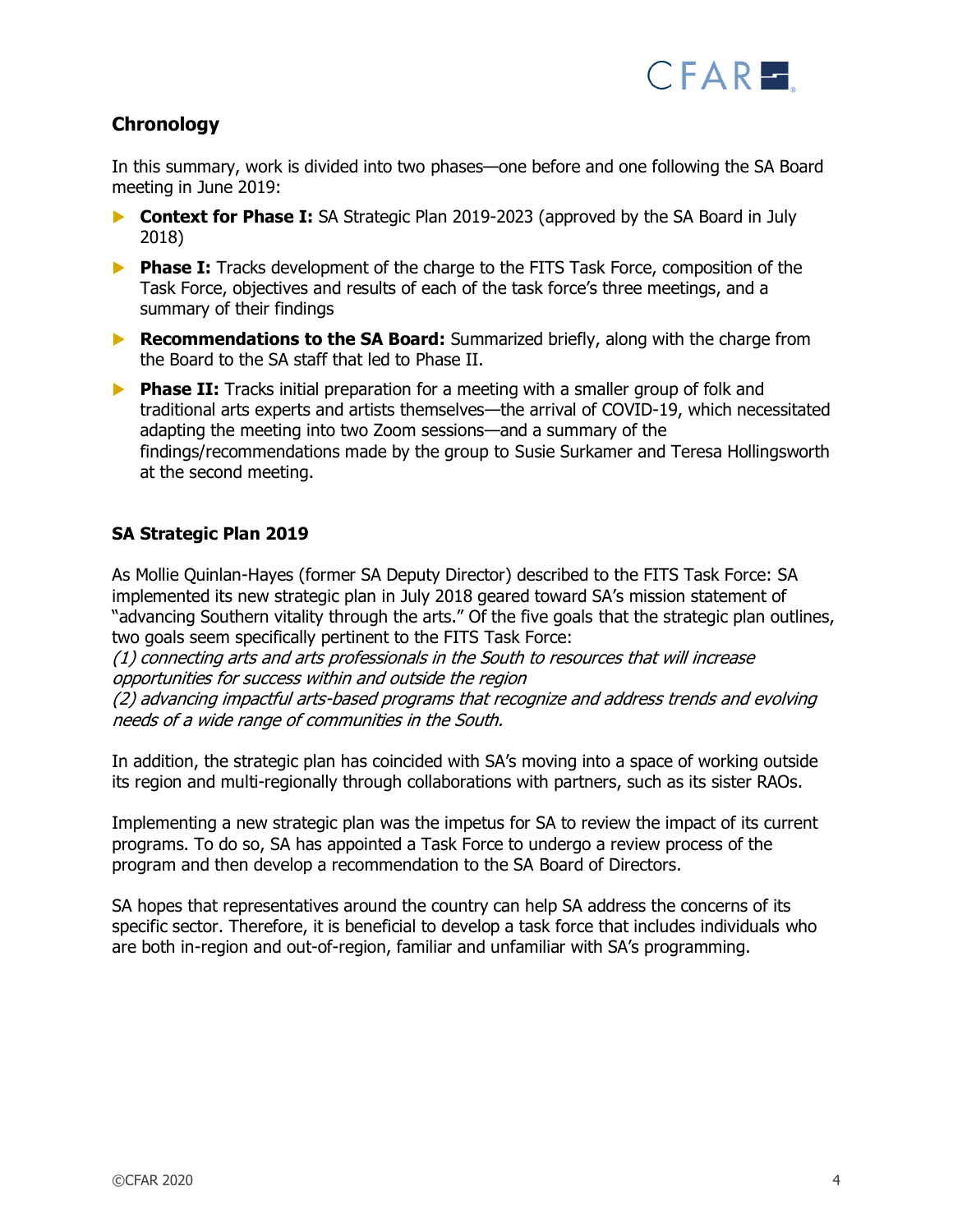# **Phase I: The FITS Task Force (January - March 2019)**

## **Task:**

Develop a set of recommendation to the SA Board of Directors that addresses the following:

- **1.** Determine whether there is a need/void related to convenings in the field of folklife.
- **2.** If it is determined that such a need/void exists, is SA the appropriate organization to serve as a convener?
- **3.** Is there another/more important need/void in the field (that could be an alternative to a convening) that could be filled? And if so, what is the role that SA should consider in addressing it?

## **Composition:**

- **Facilitator: Mal O'Connor**
- SA Staff: Teresa Hollingsworth, Mollie Quinlan-Hayes, Jackson Hall
- **Task Force Members:** 
	- Amanda Hardeman
	- Amy Kitchener
	- Andrea Graham
	- Beth Hester
	- Cathy Adams
	- Cheryl Castille
	- Chris Cathers
- Christine Bial
- Emily Hilliard
- Jessica Turner
- Joey Brackner
- Jon Lohman
- Kathleen Mundell
- Langston Wilkins
- Lesley Williams
- Maida Owens
- Malcolm White
- Stephen Criswell
- Susan Eleuterio
- TJ Smith
- Wayne Martin

## **Timeline:**

- **D** January 7: FITS Task Force Meeting One
- $\blacktriangleright$  January 10 18: Survey of the Field Draft
- **D** January 22: Survey released to the field
- **January 30: Survey closed**
- **February 4: Report of survey results posted for discussion at Meeting 2**
- February 6: FITS Task Force Meeting 2
- March  $7 8$ : FITS Task Force Meeting 3

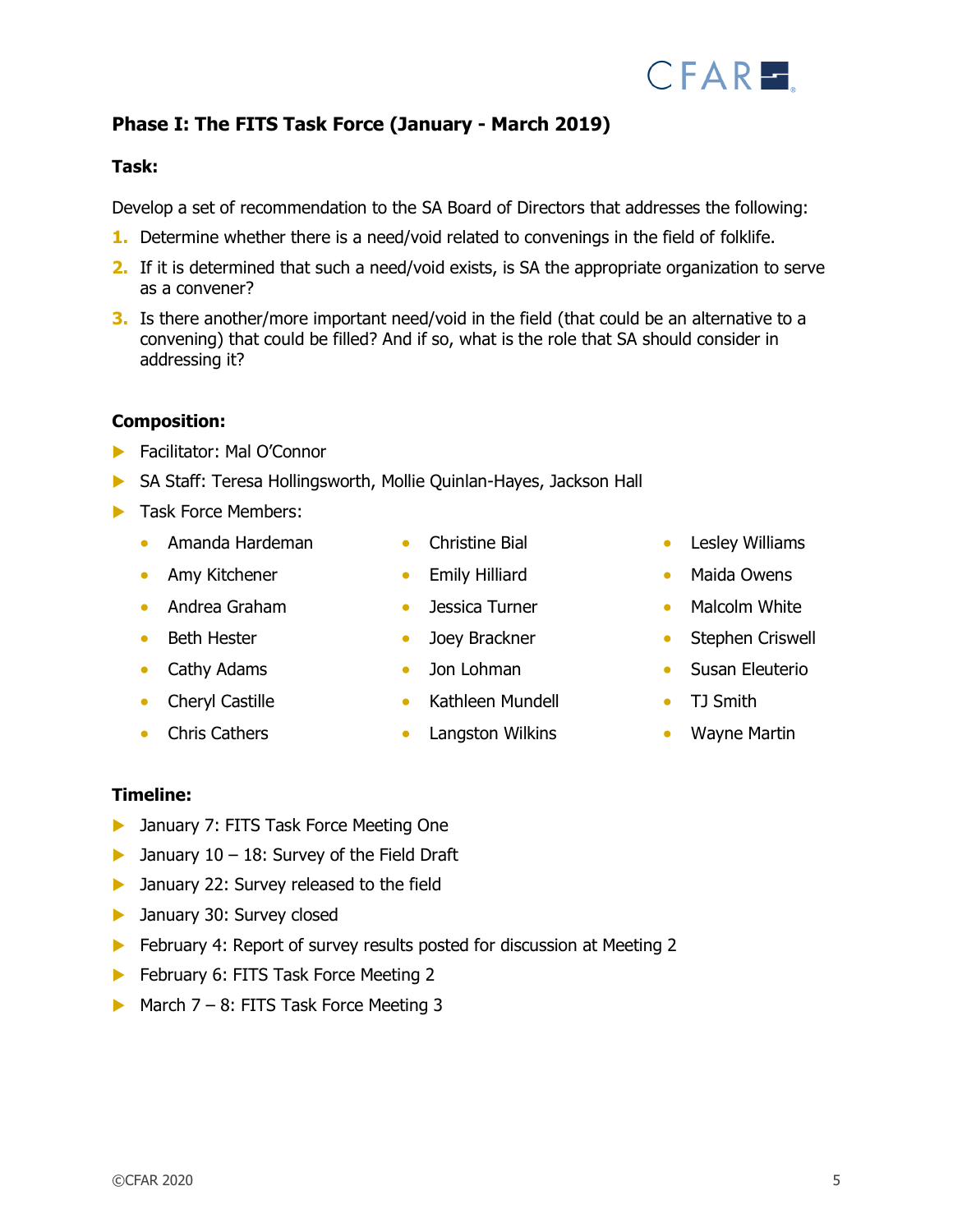

# **Meeting 1: January 7, 2019**

#### **Objectives:**

- Give people the opportunity to meet each other in ways that connect to the primary task.
- $\blacktriangleright$  Lay out the primary task and the objectives for all three meetings.
- ▶ Build a shared understanding of the task—informed by the mission, strategy and economics of SA (as outlined in pre-reading materials).
- $\blacktriangleright$  Prepare for survey:
	- The survey's questions did not inquire about participants' experiences at FITS or other convenings. Rather, they were designed to address the components of the primary task, asking what voids/needs that participants observe in the field.
	- The survey was sent to professional colleagues, artists, community scholars, and other like-minded organizations and individuals working in cultural heritage.

#### **A few points made about the future of the FITS convening:**

- $\triangleright$  The less regimented structure provided participants with the space to generate ideas for programming and, through conversations during FITS and afterward, workshop ideas with colleagues from various backgrounds (e.g., non-profits, state arts programs, universities) with much more depth than could be possible in a more structured, presentation-orientated convening like AFS.
- The structure also facilitates inter-generational learning, with both young and established professionals exchanging experiences and practices.
- $\blacktriangleright$  The approach here could be useful in leveraging work it has done in fostering the folklife infrastructure in the South to then assist developing the national infrastructure of the field.
	- The infrastructure of the field is broader than professional public folklorists, and a meaningful convening, structure, or alternative format ought to be inclusive of those who not self-identify as folklorists yet who do work that is resonant with the concerns of the folklife field.
- $\triangleright$  The Task Force will consider how FITS (or any other convening) can generate a critical mass of attendance that makes execution worthwhile.

#### **Between Meetings 1 and 2:**

- **Task Force members were asked to think through and respond to key questions raised** during the meeting.
- Survey questions were submitted by Task Force members by January 11, 2019.
- Survey administered and results were analyzed in preparation for Meeting 2.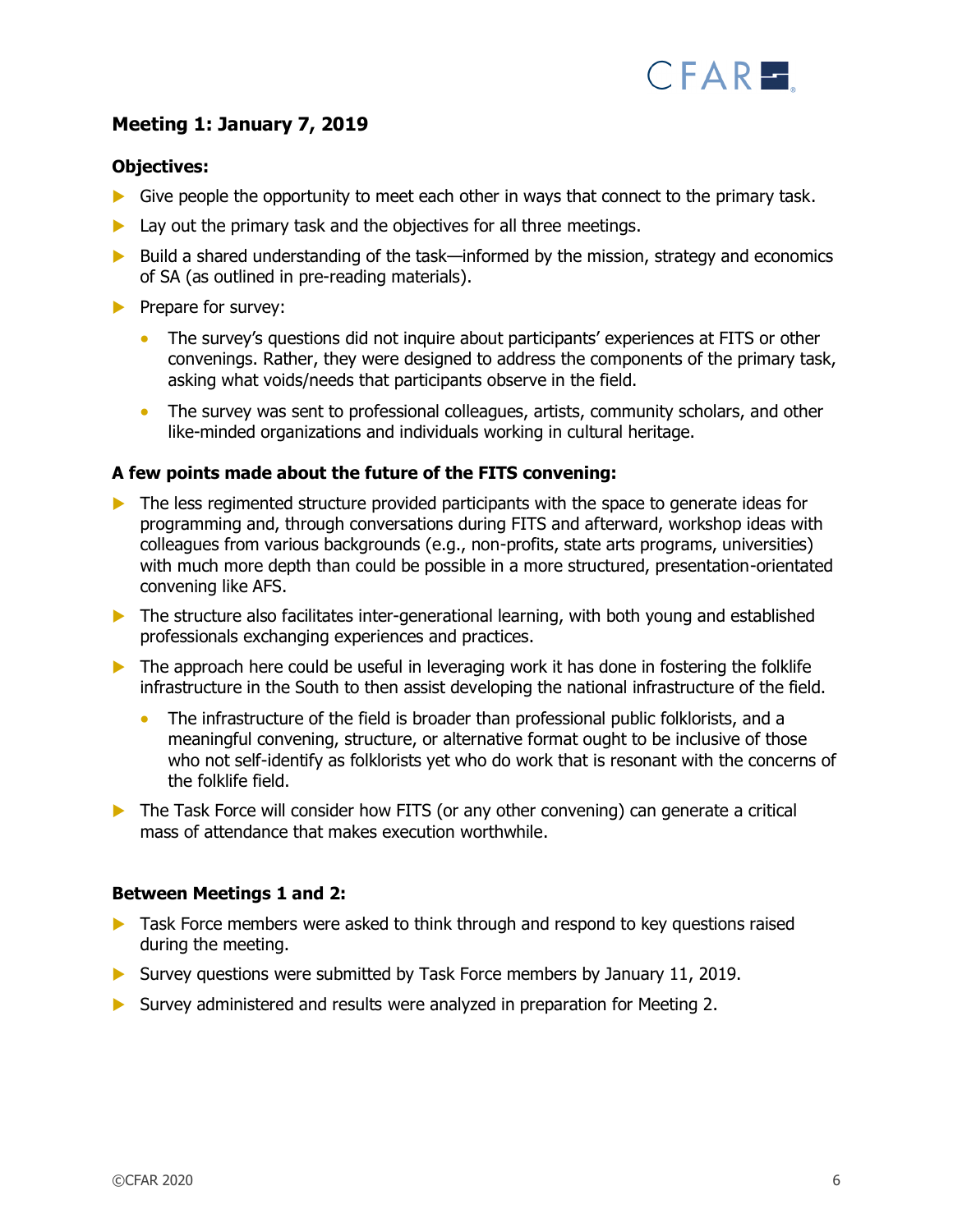

## **Meeting 2: February 6, 2019**

#### **Objectives:**

- Discuss responses to questions raised at end of first meeting.
- $\blacktriangleright$  Discuss survey results.
- Develop two to five draft recommendation options re: the three parts of the primary task.
- Agree on a weighting/prioritizing set of criteria to be used by Task Force members between Meetings 2 and 3 to prioritize recommendations.

#### **Survey Findings:**

- $\blacktriangleright$  There can be great value in convening.
- The lack of diversity in the field can no longer go unaddressed.
- ▶ We must advocate for ourselves and the field.
- $\triangleright$  We can do a much better job of sharing the story of what we do.
- $\triangleright$  To have an impact, identifying, recognizing, developing partnerships with organizations doing similar work is necessary.

#### **A few themes from Meeting 2 building on survey results:**

- $\blacktriangleright$  There is a need to expand the constituency—including organizations, individuals (of varying identities), fields—with whom folklife collaborates and considers colleagues. (The American Folklore Society has expressed a similar desire to expand its membership along those lines.)
- There is an opportunity to establish new partnerships (cross-sector and cross-discipline) to address the needs of the field.
- ▶ Our advocacy must be germane to the language and perception of the field (i.e., need to make folklife technical language resonant with public audiences and partners, how to craft a perception of folklife that would encourage partners to collaborate on programs, projects, and other endeavors, etc.). The field needs to get out of its own way.
- **Professional development does not need to happen only in person, and we should not** assume that SA can or shall provide it—at least not by itself.

#### **Between Meetings 2 and 3:**

**Task Force members were asked to complete weighting/prioritizing of options summarized** after Meeting 2.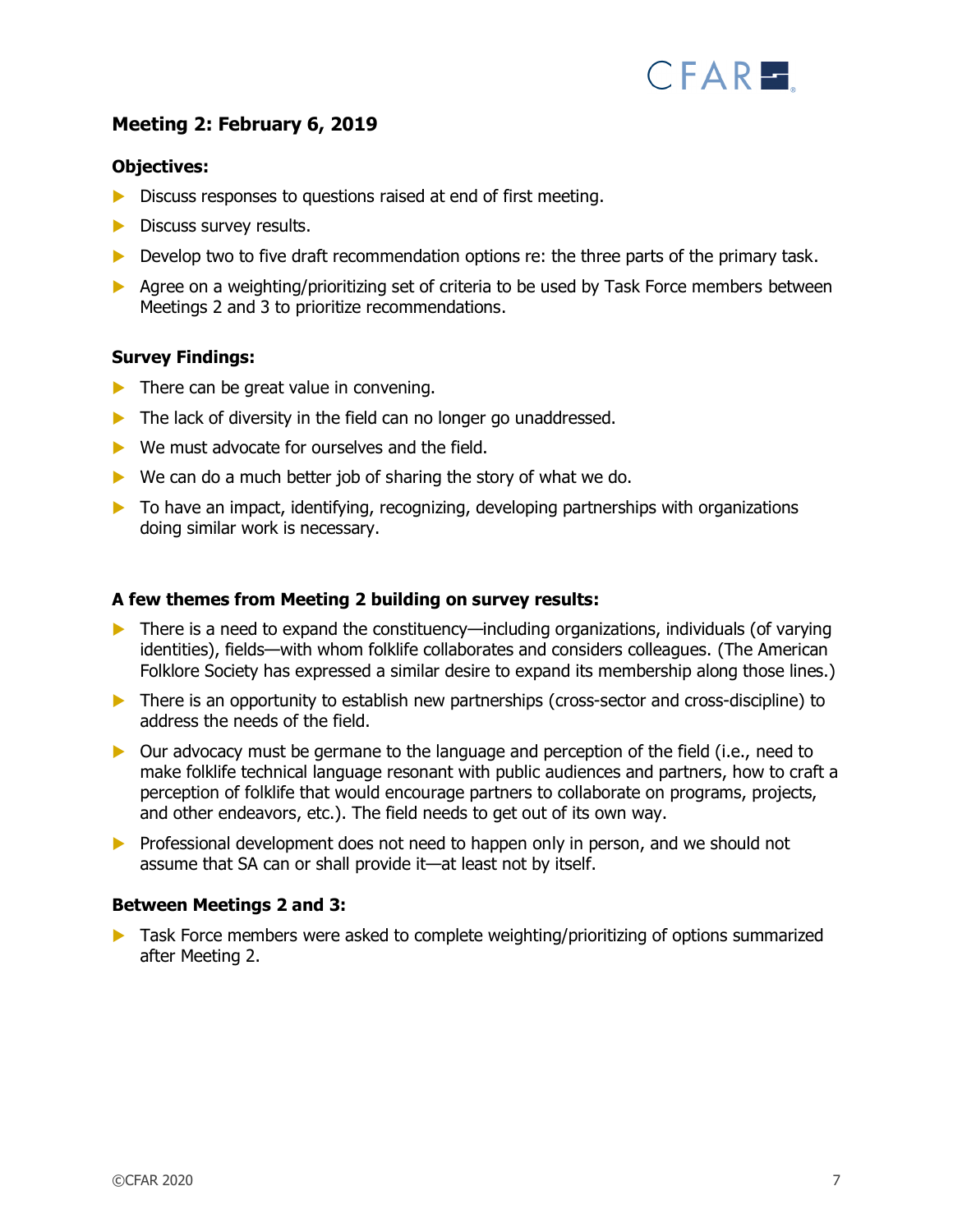

## **Meeting 3: March 7 - 8, 2019**

#### **Objectives:**

- Share findings from work between meetings and provide an opportunity for any final adjustments and/or additions.
- Agree on final recommendation—or a couple of options—to submit to the SA Board of Directors at its April meeting.

#### **A few themes from Meeting 3:**

- ▶ Regional convenings possess a diversity/inclusion component. Smaller regional convenings can be more accessible—and therefore more inclusive—than national convenings like AFS, bringing in cultural organizations and artists.
- ▶ Convening is most valuable when organizers are clear about ends, purpose, and impact with convening being a tool to achieve a specific impact for particular purposes. One example used: field building. (Dimensions of field building include shared standards and definitions; infrastructure; training and development; networks. Could "field building" offer a frame for SA and other organizations to use?)
	- NASAA did something similar to this and discovered it opened up opportunities to include voices from a broad and diverse spectrum of fields to engage each other about a specific topic. This has also been a helpful approach for NEA.
- $\blacktriangleright$  The data from the survey clearly show the lack of diversity in the field, especially among those who hold degrees in folklore.
- ▶ When we talk about advocating for ourselves and the field—and sharing our story:
	- Who are we? Folklife professionals, traditional artists, and people to whom folklorists lobby.
	- Who are our audiences? There are two different audiences germane to the issue of verbiage in folklife. There is the structured field consisting of folklorists and folklife organizations. Then there is the unstructured field consisting of organizations that, while involved in cultural heritage, do not share the language of folklife.
		- It is critical to communicate the value of the field to those outside of it—and by doing this in language they understand and use, we are more likely to open up needed resources.
	- What are we advocating for? Resources, public attention, and policy that the insider group needs to do this work?
- Regarding the identifying, recognizing, and developing of partnerships with organizations doing similar work.
	- There is a great deal of Interest of other organizations and/or sister RAOs to learn/model SA's traditional arts program.
	- How to share this information/expertise? Three possibilities: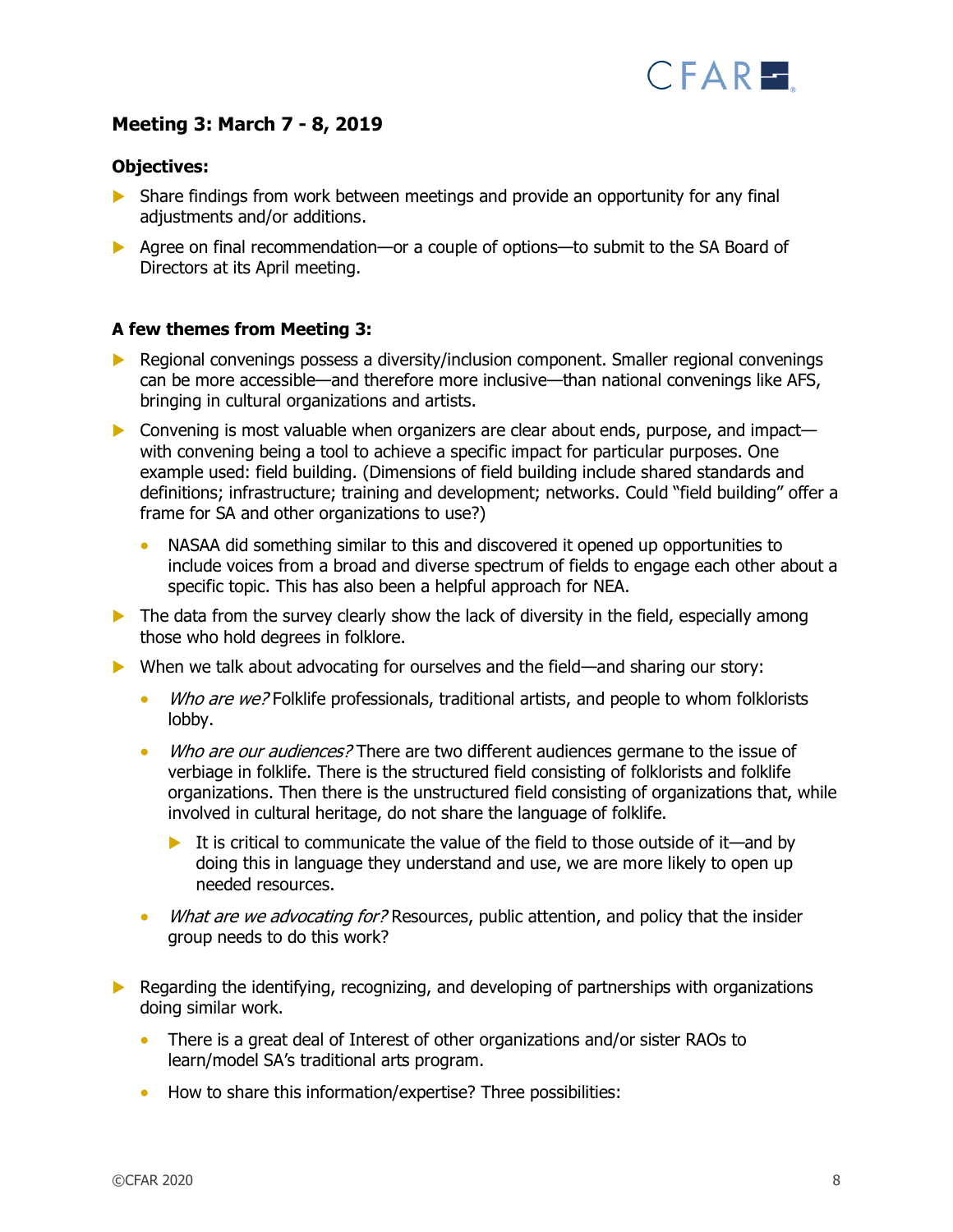

- Convening of conveners (example: sponsored by NEA, AFS and SA; focus on needs and gaps in the field; how to identify them).
- ▶ Programming and professional development—coupled with policy, advocacy, and diversifying the field (programming components to be shared by multiple organizations).
- $\blacktriangleright$  A national summit on the "state of the field."
	- White paper/report that can be utilized by multiple organizations within and outside the field.
- $\triangleright$  There are three levels of possible involvement for SA to lead (in collaboration with partners) identified: convening with local partnerships, convenings rotating between the RAOs, and convening with national partnerships.
- One interesting question was raised: Is the issue at hand SA's limitations of resources and staffing? Or is the question: how can FITS evolve into something more? Is the goal to increase the general attendance, or to gather a more deliberate group of constituents periodically for a particular purpose each time?
- Brackner recommended another AFS forum in which Tom Rankin, Peggy Bulger, and other former SA folklife staff talk about how FITS developed. The result could be a playbook for other regionals, sharing the SA story).

#### **Between Meeting 3 and the Board Meeting:**

- Staff was asked to draft a memo to the SA Board of Directors describing the task, process and final recommendation (or options).
- This memo was included in the SA Board of Directors materials sent out in advance of April Board meeting.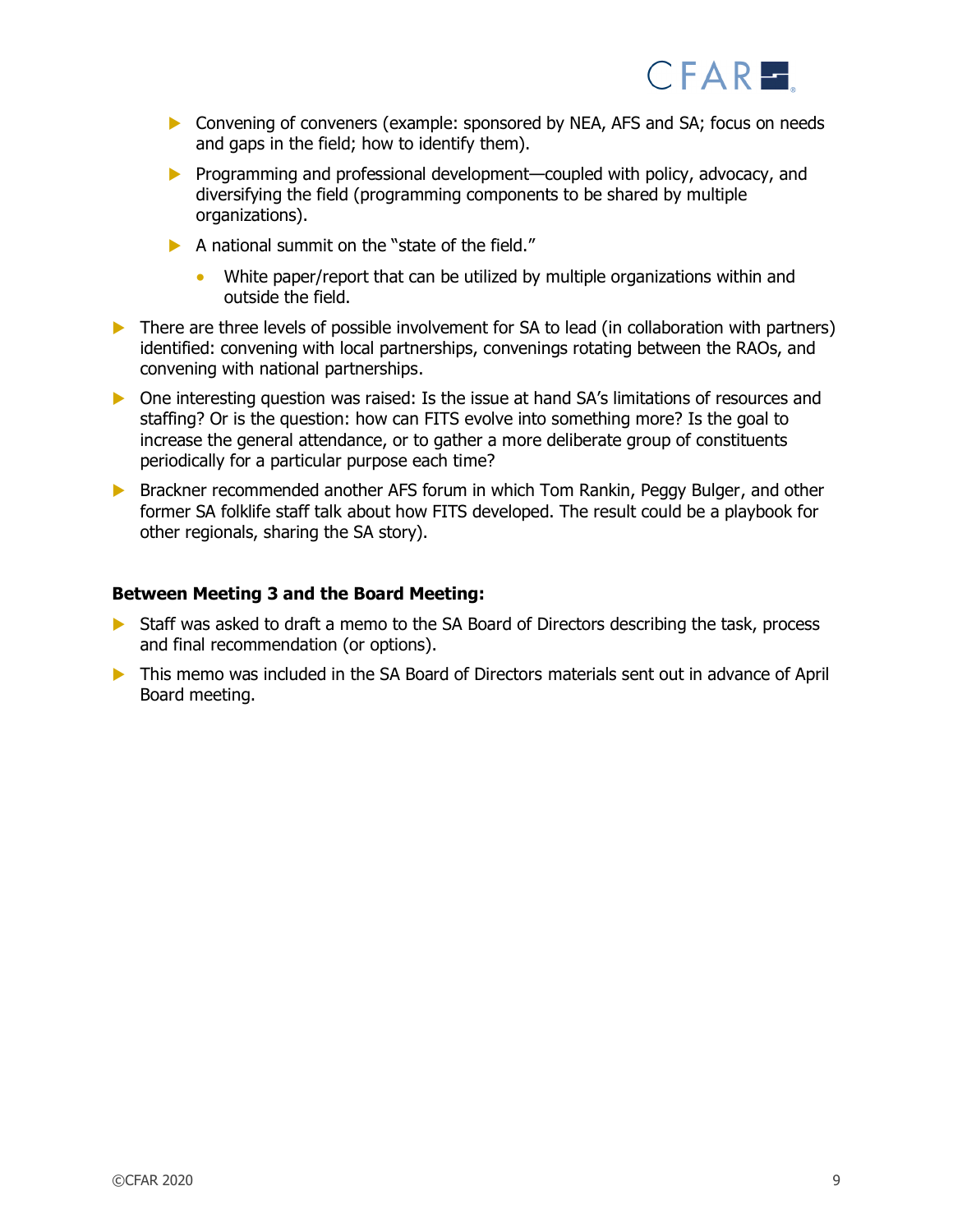

## **2019 FITS Task Force Recommendations**

A national task force composed of 24 members (composed of academic and public sector, arts administrators, and artists) representing state arts agencies, regional arts organizations, state humanities councils, museums, universities, cultural arts organizations and independent work) was established. The work consisted of two conference calls and the development and launch of a field-wide, online survey between January and March 2019.

A third conference call was held with a smaller, sub-committee of 11 members who finalized the following recommendations based on the previous calls and survey responses.

As the national RAO leader in the field of folklife, SA should continue serving as a convener for the field of folklife, with the following caveats:

- Future convenings would occur when an issue or topic relevant to the field needs to be addressed.
- **Convenings are dependent upon partnerships (American Folklore Society, state folklore** societies, sister RAOs, etc.) with responsibilities shared. Collaboration is essential to create a sustainable model.
- Convenings would no longer be called "Folklorists in the South." Future gatherings would be re-branded and developed to be more inclusive and larger gatherings.

The Task Force also identified the need for increased, better advocacy to ensure adequate resources and attention for the sustainability of this sector. SA may be one of the multiple leadership organizations working in this area.

The work was led by facilitator Mal O'Connor (of CFAR, Inc., Boston, MA) from January through March 2019.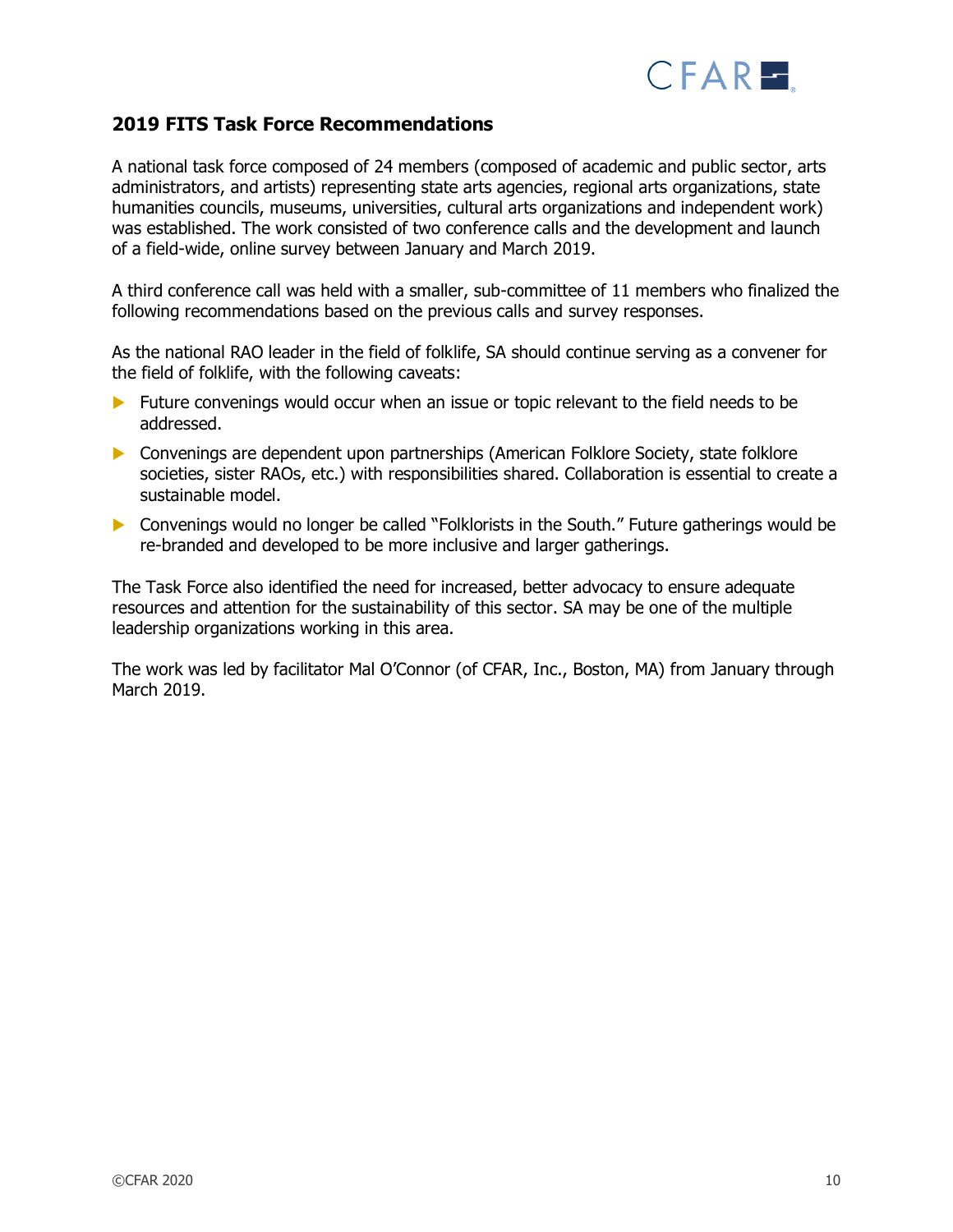



## **Memorandum**

| Re:   | <b>FITS Future Recommendation</b> |
|-------|-----------------------------------|
| Date: | September 19, 2019                |
| From: | Mollie Quinlan-Hayes              |
| To:   | South Arts Board of Directors     |

During its June meeting, the South Arts Board of Directors received a report on the work of the FITS Task Force, chaired by Malcolm White. The Task Force's primary findings are:

- Nationally, there is enthusiasm for South Arts' nationally-recognized (and envied) convening. Future decisions should consider ways of building on the existing reputation.
- There was surprise at the idea of discontinuing the convening, but there was recognition of the need to re-think and re-vamp such a convening to build interest and participation by a broader range of individuals and organizations, which would include changing the name and description of the event.
- Several organizations participating on the Task Force including other Regional Arts Organizations and the American Folklife Center expressed willingness to be an active partner in future convenings.
- Significant time was spent discussing better advocacy to ensure adequate resources and attention for the sustainability of this sector. South Arts may be one of the multiple leadership organizations working in this area.
- Discussion also highlighted the lack of diversity in the field.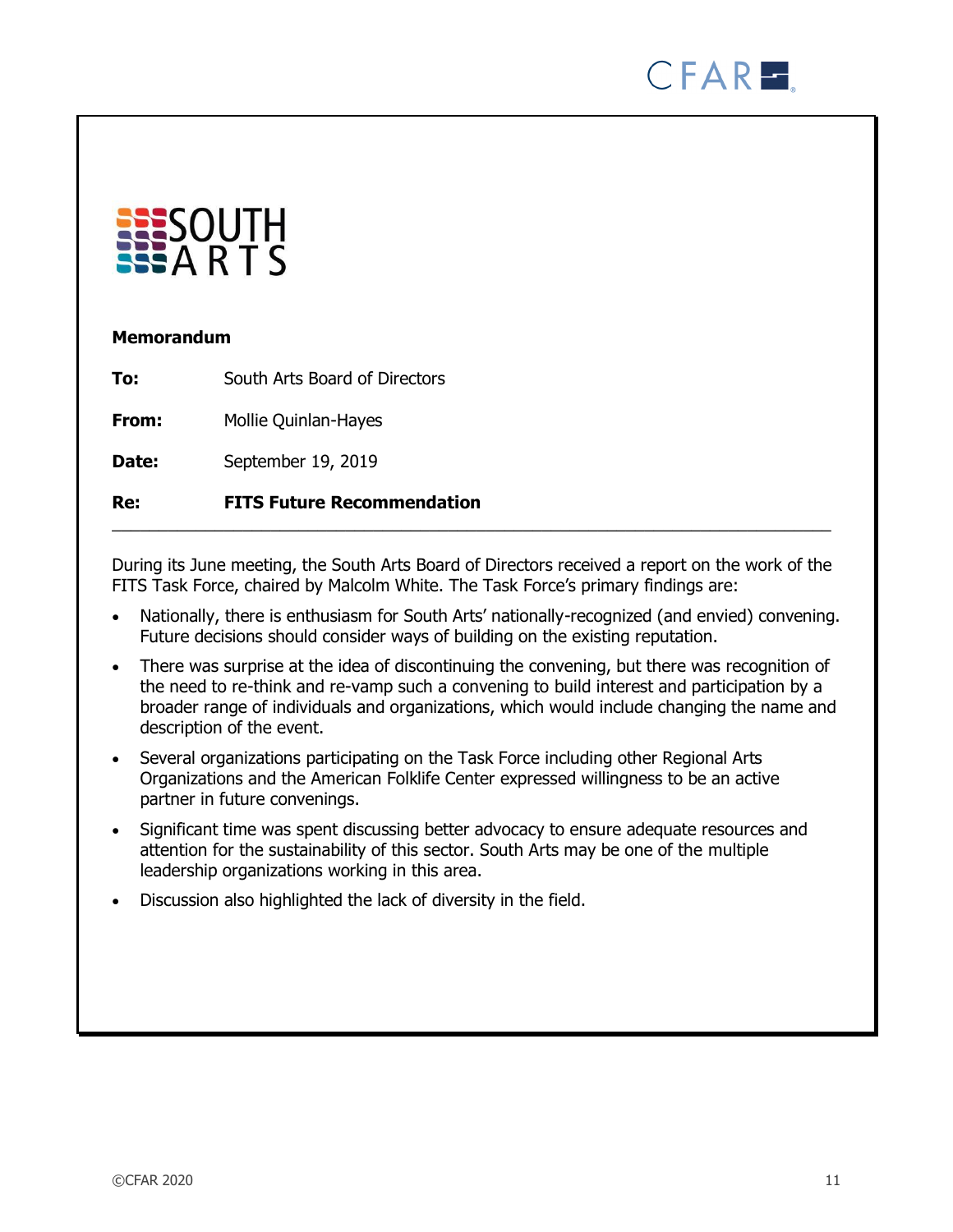

# **Thoughts About Phase I (Mal O'Connor)**

The FITS Task Force began with very productive project design work thanks to the leadership of Teresa Hollingsworth, Mollie Quinlan-Hayes, and Susie Surkamer. Design of the project architecture included:

- $\triangleright$  Beginning with the end in mind by defining the primary task. This definition helped the Task Force stay on track throughout the project.
- **Determining whom to invite to join the Task Force in order to engage a variety of internal** and external stakeholders rather than rounding up the usual suspects. Stakeholders included traditional artists, folklorists and other professionals working with traditional artists, and representatives from other regional and national arts organizations.
- ▶ Laying out a process for engaging stakeholders over the course of three meetings—with the option of holding an in-person retreat if there were major differences in points of view to work through in order to come up with a coherent set of recommendations for SA staff to consider.
	- Each of the three meetings had specific objectives designed to keep the work moving forward.
	- Summaries of meetings helped the Task Force continue to think and test ideas between meetings.
	- A survey drafted in collaboration with Task Force members was sent to a broader, diverse set of stakeholders to test ideas and the Task Force's thinking between its first and second meetings.
- $\triangleright$  SA decided to work with an outside consultant to help design and facilitate the project, test assumptions, and help address things like confirmation bias. Working with an outside consultant also gave SA staff members the opportunity to participate in Task Force discussions as well as observe them and redirect discussions as needed.

## **Lessons Learned:**

- The use of a variety of tools and techniques helped identify and tease out multiple points of view. The tools and techniques included: Task Force discussions, a survey instrument, and video-conference with a smaller group for the final meeting.
- In future projects like this, it may be useful to conduct all meetings via video conference to better draw out those who may have a lot to offer but feel reluctant to speak during a phone call.
- It was helpful to have SA Board of Directors representation on the Task Force. They offered clarification on issues when it was helpful and participated as a full member of the Task Force in ways that invited others to bring their voices into the discussion.
- Making it clear that this was not a "blue sky" exercise was very helpful. Clarity about both the constraints and opportunities outlined in the latest SA strategic plan helped encourage a range of ideas that would work within the parameters of that plan.
- Members of the Task Force made it clear that SA has a valuable regional and national reputation in the field of folk and traditional arts. Whatever decisions are made by the Board should consider ways of building on that reputation.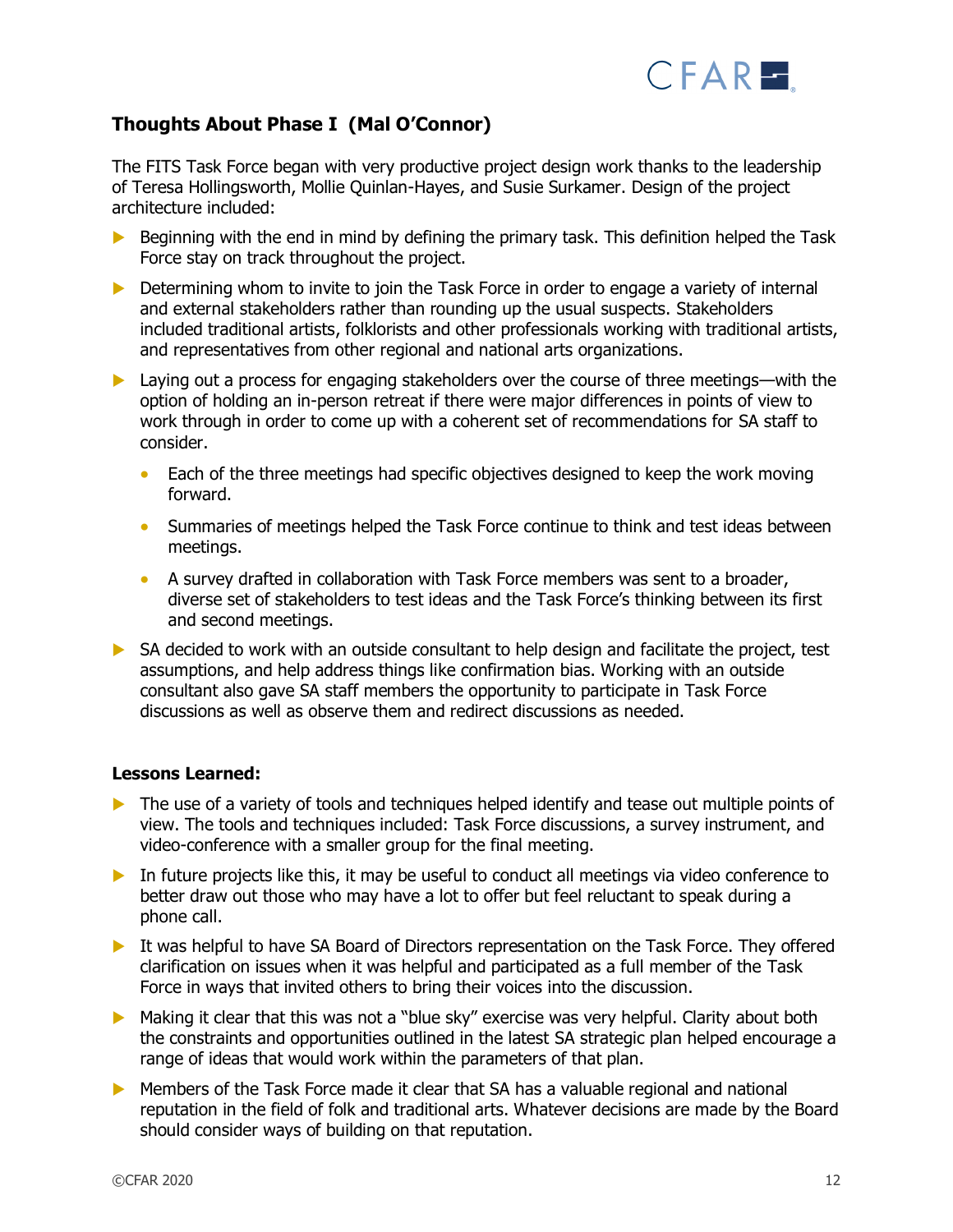

## **Phase II: Overview**

## **Task (taken from Mollie Quinlan Hayes' memo to the SA Board of Directors dated September 19, 2019)**

The Board's discussion focused on satisfaction that SA is viewed as a leader in the region and the field, while recognizing the reality of needing to change FITS, given the current environment—from frequency and number of participants to the content and the title of the convening itself. The Board asked that staff develop a game plan, which would include the following considerations:

- $\triangleright$  What would trigger the need for a convening/what are likely scenarios in which the convening should take place (a particular opportunity or challenge, a funding or policy issue, etc.)?
- What would constitute the threshold of participation and partnership to determine a future convening should take place?
- $\triangleright$  Should the culture of the field be responsive vs. proactive?
- Where should we be responsive? Where should we be proactive, in particular to accomplish SA goals?

Staff makes the following recommendations:

- Convene a small national meeting (in Atlanta, late 2019/early 2020, five people) to discuss what/when/why about a potential future convening.
- $\triangleright$  As part of the pre-planning for the meeting, SA should hold conversations with likely partners to get more solid sense of whether they are capable/ready to act if a convening is planned, and what they can commit to contributing. We are adamant that convenings are dependent upon partnerships (American Folklore Society, state folklore societies, sister RAOs, etc.) with responsibilities shared. Collaboration is essential to create a sustainable model.
- Convenings would no longer be called "Folklorists in the South." Future gatherings would be re-branded and developed to be more inclusive and larger gatherings.
- $\blacktriangleright$  At the meeting:
	- Consider the circumstances of a multi-region or national convening that would draw larger, diverse participation.
	- Define what does the field of folklife need to address that is not being answered/considered by other organizations/convenings? Our prompts for this element will include the needs identified by the Task Force.
	- How is the need measured?
	- Consider potential topics that would warrant a convening. Topics would be drawn from national discussions/issues.
		- Example: DEIA: lack of diversity in the field (regarding the people doing the work, being employed, etc.)
	- We have NEA partnership/folklife funds available to cover the cost of the meeting.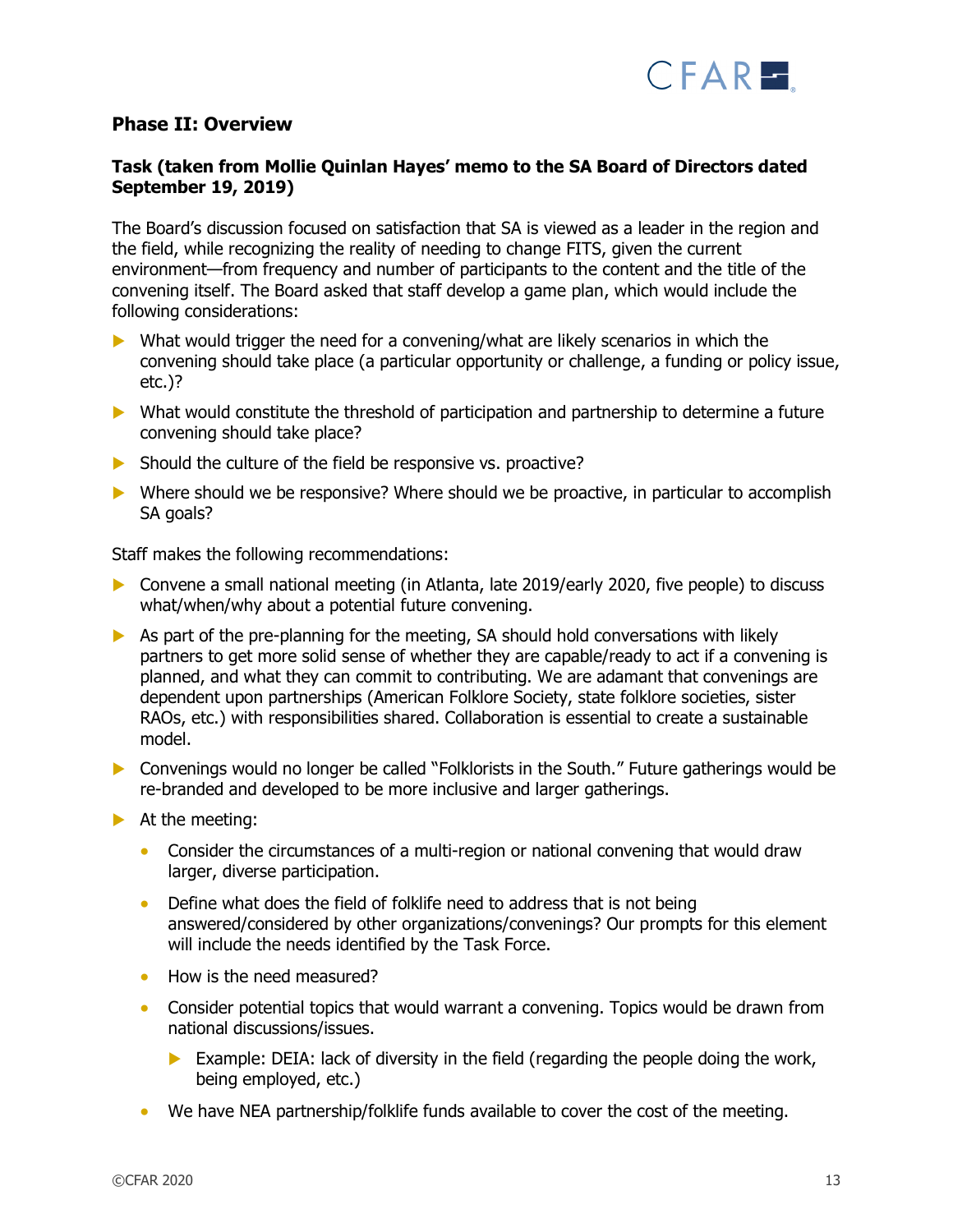

 Also, we recommend that the forthcoming Creative Placemaking conference (tentatively scheduled at a GA site in fall 2020) include session(s) addressing opportunities/methodology for working with folk and traditional artists and artforms.

#### **Composition:**

- **Facilitator: Mal O'Connor**
- Staff Members: Teresa Hollingsworth, Amy Howard, Susie Surkamer
- **Invited Participants:** 
	- Joey Brackner—Alabama Center for Traditional Culture, AL
	- Christine Bial—Mid-America Arts Alliance, KS
	- Molly Garfinkel—City Lore, New York, NY
	- Junious "House" Brickhouse—Urban Artistry Inc. & Next Level, MD
	- Heather Hodges—Gullah Geechee Cultural Heritage Corridor Commission, SC
	- Kathleen Mundell—Cultural Resources, ME
	- TJ Smith-Foxfire, GA
	- Jessica Turner—American Folklore Society, IN
	- Sally Van de Water—Arts Institute of Middlesex County, NJ
	- Zoe van Buren—North Carolina Arts Council, Raleigh, NC

#### **Timing:**

Continuing the 2019 work of the FITS Task Force, a smaller group of ten folklorists (from the public sector, arts administrators and artists) intended to meet in Atlanta for a one-day retreat on March 27, 2020. Everything changed when COVID-19 arrived. To ensure the health and safety of all during the COVID-19 pandemic, a teleconference meeting format was required.

The decision was made to hold two video-conference calls via Zoom instead:

- Meeting 1: March 27, 2020
- Meeting 2: May 15, 2020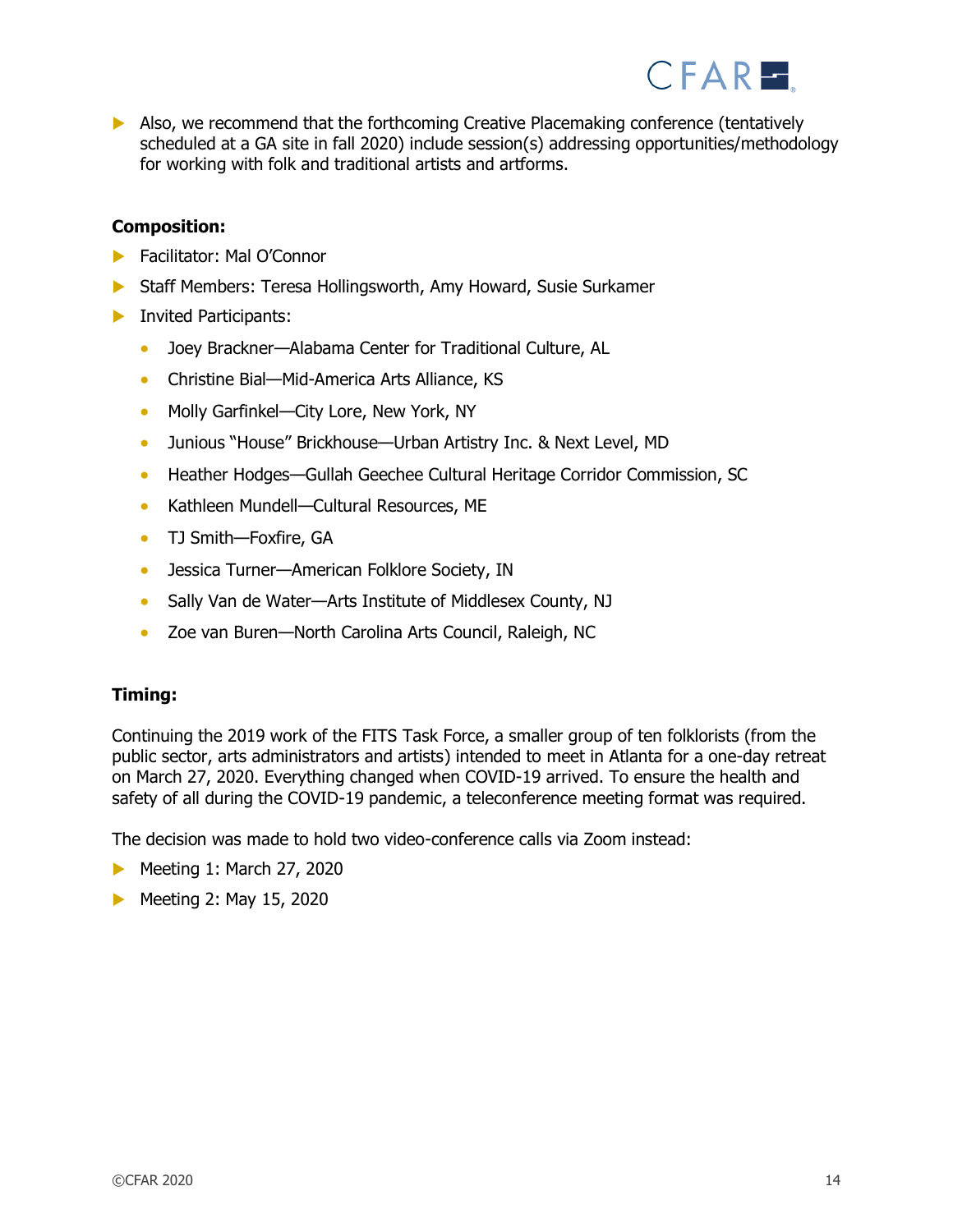

## **Meeting 1**

## **Objectives**

Use network ideas, including developing partnerships and collaborations with those outside of traditional arts, to think about "convening" in a different way—using "region" as the unit of cultural, geographic, and demographic unit of analysis. (This was built on the importance of networks and partnerships to the 2019 SA strategic plan.)

## **A few themes from Meeting 1:**

- Recommendations need to align with strategic commitments in the  $SA$  2019 strategic plan:
	- Goal 1: Support the artistic and professional growth and success of artists in the South.
	- Goal 2: Connect artists and arts professionals in the South to resources that will increase opportunities for success within and outside the region.
	- Goal 3: Advance impactful arts-based programs that recognize and address trends and evolving needs of a wide range of communities in the South.
	- Goal 4: Communicate and celebrate the excellence, innovation, value and power of the arts of the South.
	- Goal 5: Secure and deploy/manage sufficient resources to advance Southern vitality and achieve the strategic goals.
- A number of "guiding principles" to use as a foundation for recommendations were outlined during the discussion. Building on work during Phase I, a SA-led convening needs to:
	- Work with and through partnerships and collaborations in order to produce a much better result than working in isolation. Partnerships and collaborations take time.
	- Use a "region" and/or "sub-region" as a unit of analysis: geographically, demographically, culturally, economically, religiously, etc. However, you slice it: do so intentionally and clearly.
	- Focus on an issue that brings together multiple and diverse groups and organizations that each have a stake in that issue—and show how traditional arts and artists can contribute to addressing that issue. Using a social network approach can help identify those who have a stake in addressing a particular issue.
	- Should not be extractive work, like much of the work in folklore. A convening needs to be a dialogue, one where folklore and folklorists give at least as much as they get—in the service of being of use to the regional communities they work with. Partnerships are built on this kind of mutual reciprocation. (Identify what folklore and folklorists bring to the party that can help create more value for the community.)
	- Focus on goals, not methodology.
	- Take an asset-based approach vs. a lack-based approach.
	- Ensure to the best of our ability that a convening is affordable and low-cost to produce.
	- Include funders: Show the value to them of supporting the convenings—and of taking a community-based focus.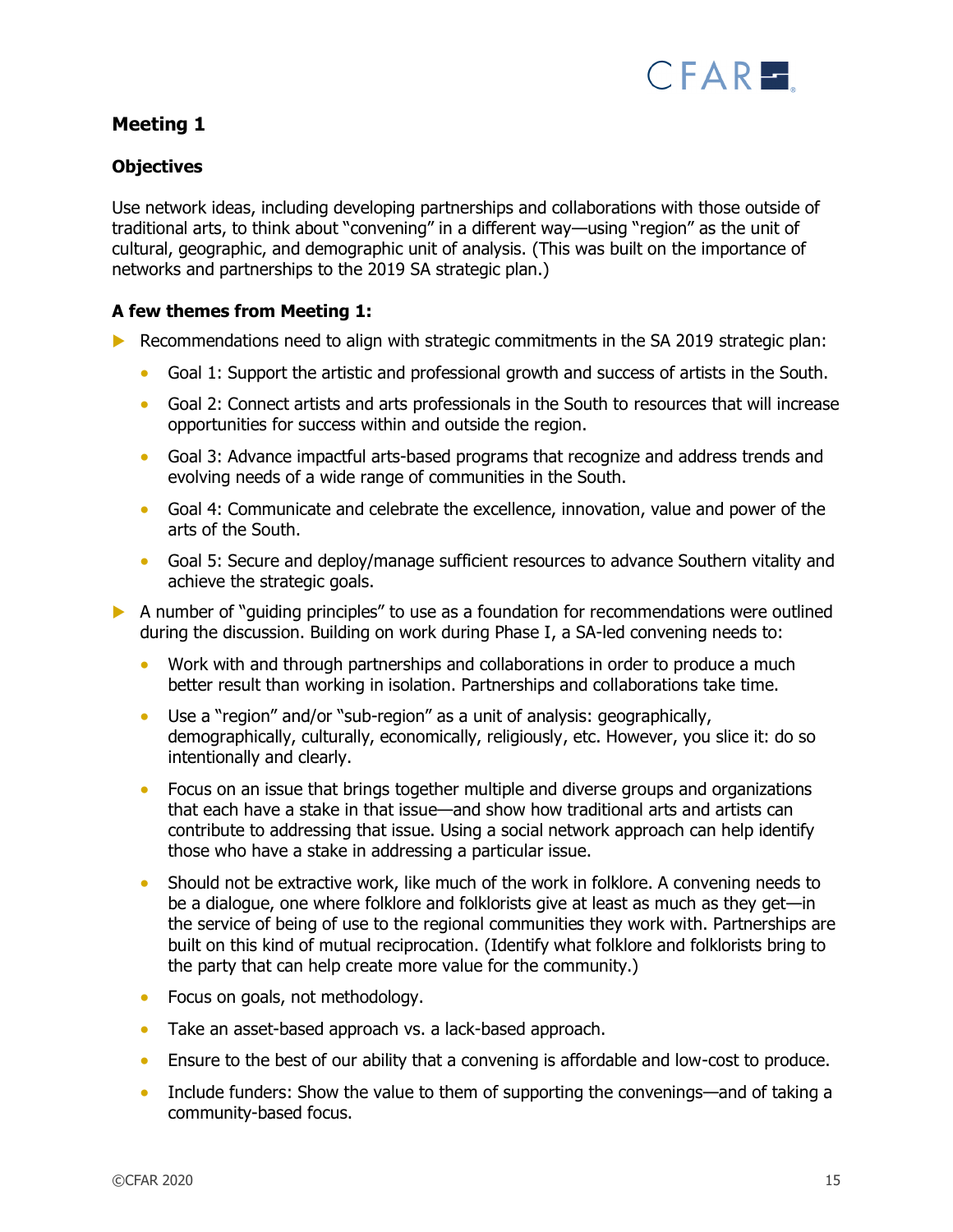

- Participants discussed models for organizing small, affordable and accessible convenings:
	- There are many models already in use—many are variants of "open-space technology" and some are called "the un-conference model."
	- Others experimenting with this technology include: the Appalachian Studies Association, Community Anchors (City Lore), NASAA, Creative Placemaking, and others.
	- One idea: Consider convenings that travel from one community/sub-region to another focusing on a particular theme (e.g., surviving and thriving while managing COVID-19, opioid use, etc.)
- ▶ Participants discussed how convenings can create value for communities—building on a guiding principle emphasizing "reciprocity over extraction" by "looking at assets rather than deficiencies:"
	- Show the value of local folk and traditional arts and artists to addressing issues of concern to a community (e.g., how to talk about food, sustainability and other issues).
- ▶ Participants discussed ways in which convenings can create value for folklore/folklorists—as opportunities for:
	- Folklorists to see each other in action—through workshops, etc.—and for skill sharing
	- New partnerships and collaborations—i.e., opportunities for folklorists to reach out and expand their horizons.
	- For adapting how we talk about ourselves and what we do to the languages of other constituencies.
	- Linking funders, policy makers with the folk, folklorists.

(For more detailed notes and ideas on these topics, see the Appendix.)

#### **Between Meeting 1 and Meeting 2:**

- Due to the challenges and disruption to work patterns caused by COVID-19, the second meeting was delayed until May 15, 2020.
- **Participants were asked to think about "triggers" for possible convenings within the context** of the SA strategic plan and the "guiding principles" developed at Meeting 1.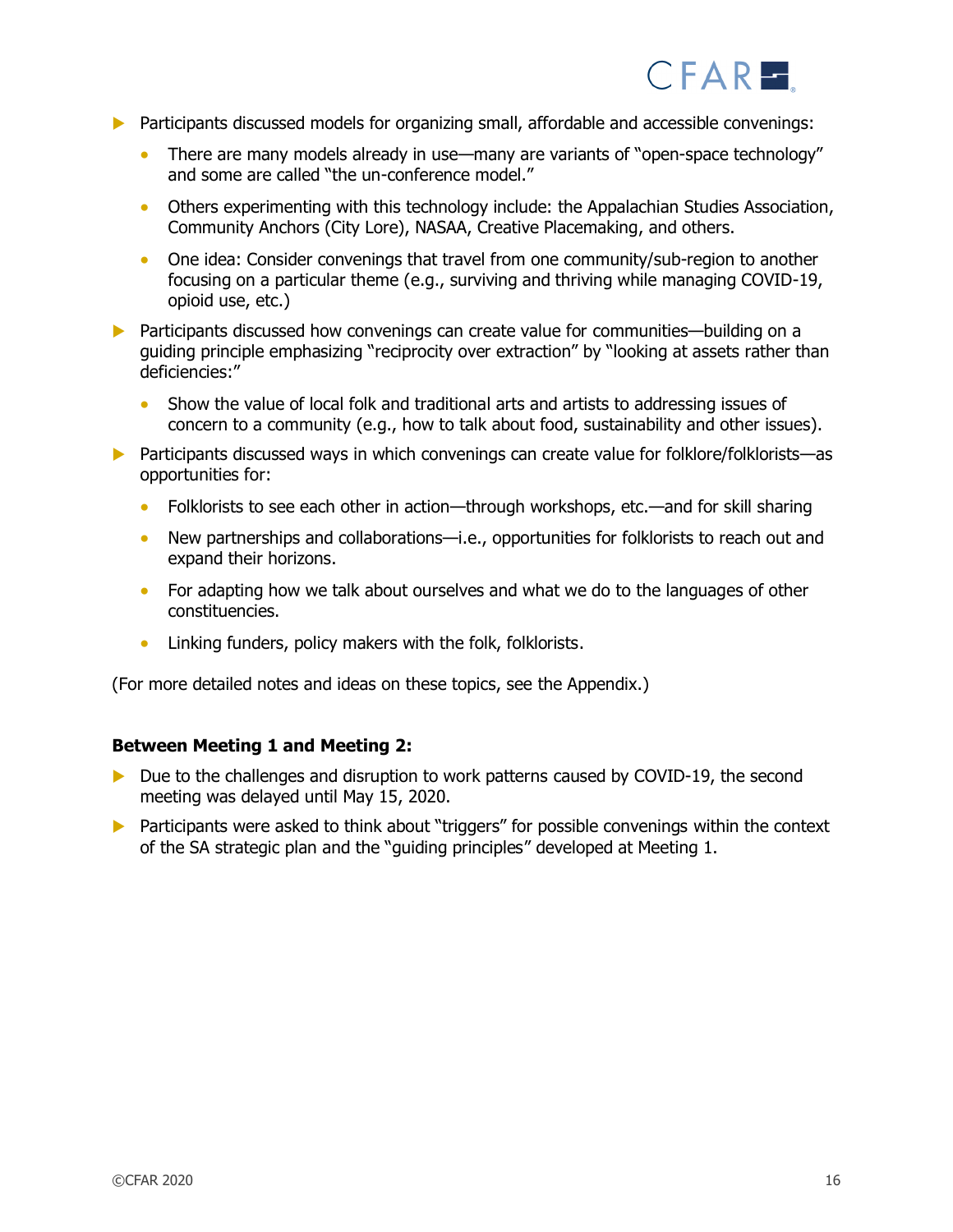

## **Meeting 2**

## **Objectives:**

- ▶ Decide in what ways SA should be a convener—and identify triggers for convening. Why should we bring people together?
	- Example: Reinvigorating community after COVID-19. Hardship brings out community. What did you learn the assets were in your community? What did you learn were the strengths of your community? What did you turn to for comfort, for hope, for connection? What grew up in the cracks?
- Use learnings from the current health crisis to recommend a model for convenings with subregional communities.
- Put together the components of a recommendation that can be taken to the SA Board about how best to structure future convenings.

#### **Questions Discussed:**

- $\triangleright$  Should folklorists, partners, and stakeholders convene? If so, why?
- Why should SA act as a convener?
- ▶ What are some possible triggers for such a convening? How do we know when the time is right for a convening?
- How should we convene? What approach or model should we adopt?
- Where should we convene?
- What stakeholders and partners should be included in planning, hosting, and attending the convening?

## **Conclusions/Recommendations:**

- Should we (members of the field) convene?
	- Meeting participants unanimously concluded that convenings are beneficial and desirable, but that the old model of large discipline-based, hyper-structured meetings, which require yearly long-distance travel, are no longer preferred.
- Why should we convene?
	- To create value for folklorists through collaborations and sharing—skill-sharing between colleagues, partners, and connections to policy makers and funders, new ways to talk about what we do, etc.
	- To create value for communities—focus on reciprocity instead of extraction, provide new tools, resources, and vocabulary through the field of folklore
	- Convening is mutually beneficial for both partners and stakeholders through collaboration, workshops, discussion, relationship building, connections to funders. and policy makers.
- Why should SA act as a convener?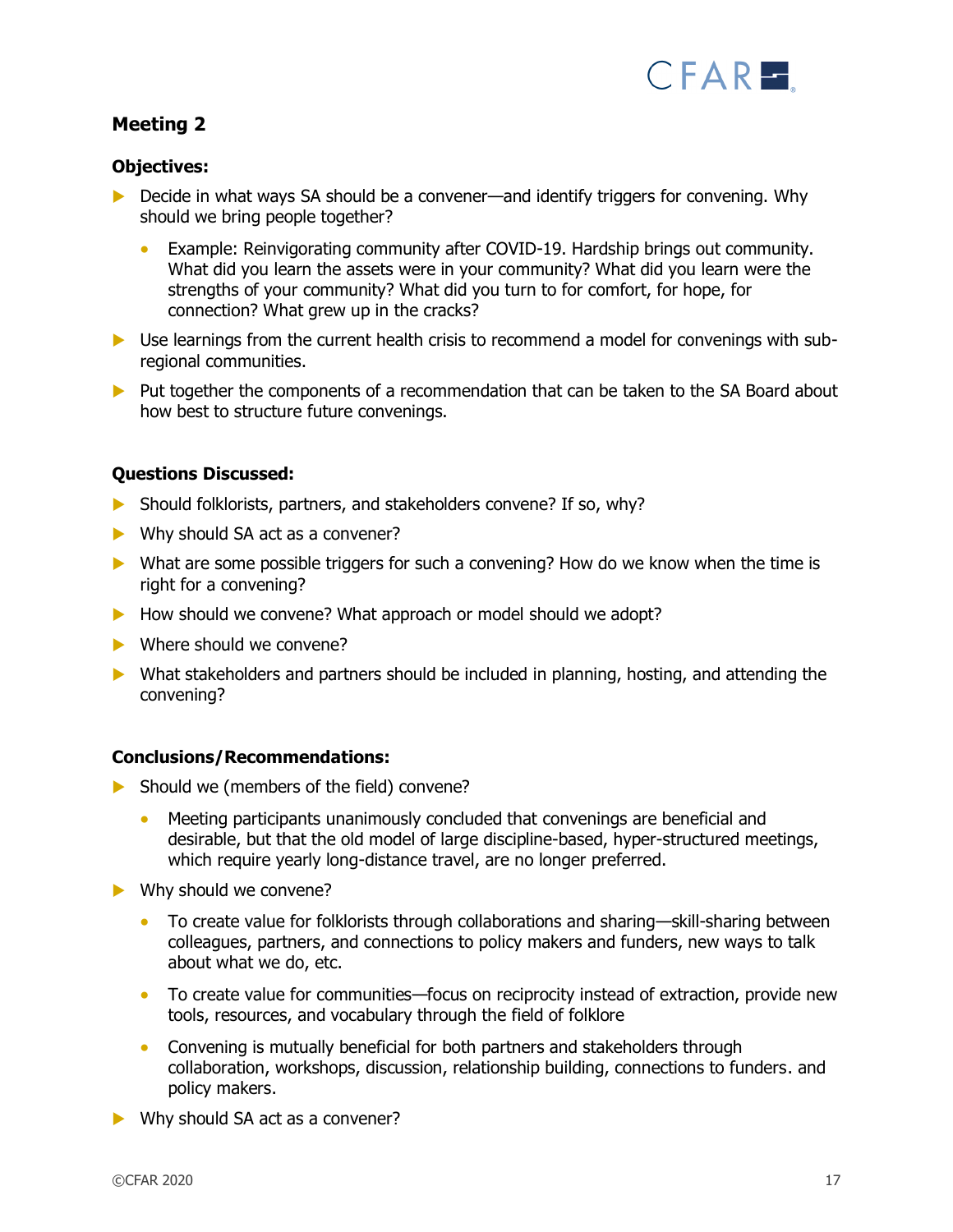

- SA existence as a regional organization is ideal for small, regional convenings
	- $\blacktriangleright$  Regionals are focused on big picture culture and goals
	- **Inaffected by local biases**
	- ▶ Well-established and connected throughout the South
- SA is a leader for folklorists in the field
	- Experienced folklorist on staff
	- Ability to connect with field of folklore at large
	- **Programs regularly provide the means for folklorists to connect that wouldn't** normally do so
- SA is a national leader and innovator
	- $\blacktriangleright$  Proven by response to current health crisis
	- Reputation allows SA to set a standard and lead the way
		- Ability to respond to new situations and definitions—responding to the traditional arts community and peers
	- $\blacktriangleright$  Ability to apply long institutional memory in new ways
- What are some possible triggers for such a convening?
	- COVID-19
		- $\triangleright$  SA should be in the forefront of gathering people together when we can gather again—a need for connection and outreach that SA can fill.
		- There is a need to acknowledge a new sense of community through hardship, the loss of traditions bearers, revisions to programs and our definition of tradition bearer.
		- Such a convening will encourage folklorists to work with other sectors to support traditional arts and communities in economic aftermath of pandemic.
	- Environmental disasters—hurricanes, tornadoes, gulf oil spills
	- Issues that affect artists—tourism, public health crisis
	- Address racial equity in the field of folk and traditional arts
	- Displacement—gentrification, climate change/disasters, economic disaster
	- A regional community scholars' program
	- The production of the National Folk Festival in a SA partner state or a theme at the Smithsonian Folklife Festival that is associated with the South
- How should we convene? What approach or model should we adopt?
	- Affordable and sustainable is the primary goal:
		- Small, local convenings yearly, with a common theme, hosted by partner organizations with SA as a collaborator
		- **Larger, regional convening every other or every third year, building on takeaways** and needs identified at smaller convenings, hosted by SA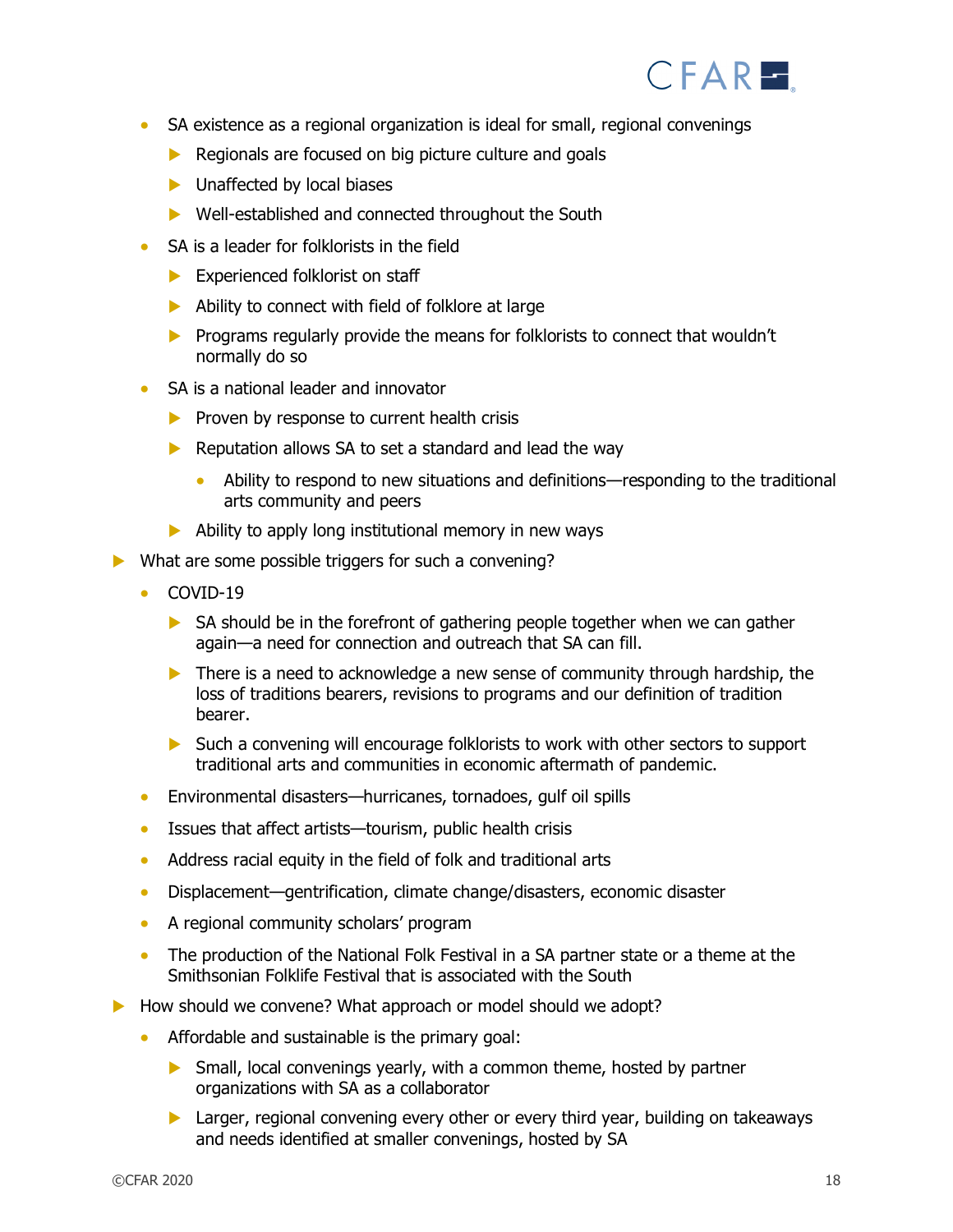

- Incorporation of technology for pre-convening events, live-streaming and recording portions of the convening, and for follow-up
- Content, partners, stakeholders, location, activities determined by a specific geographic, demographic, or a cross-cutting issue theme/trigger.
- In the end, the convening should improve and give back to the community, in addition to allowing for training, collaboration, and conversation within the community.
- Focus on opportunities for hands-on learning and work in the community during the convening, building relationships, increasing support for stakeholders
- Where should we convene?
	- Locations should be accessible for stakeholders and significant in regard to the trigger and sub-regional focus.
- What stakeholders and partners should be included in planning, hosting, and attending the convening?
	- New partners:
		- Non-arts as well as arts-related collaborations
		- $\blacktriangleright$  Funders
		- Community anchors
		- **Local community leaders and policy makers**
		- $\triangleright$  Other local collaborators with a stake in the theme of the meeting
	- Stakeholders:
		- **D** Our established partners
		- $\blacktriangleright$  People and organizations that have social capitol
		- $\blacktriangleright$  People who need to be empowered
		- $\blacktriangleright$  Tradition bearers
		- $\triangleright$  Community groups and leadership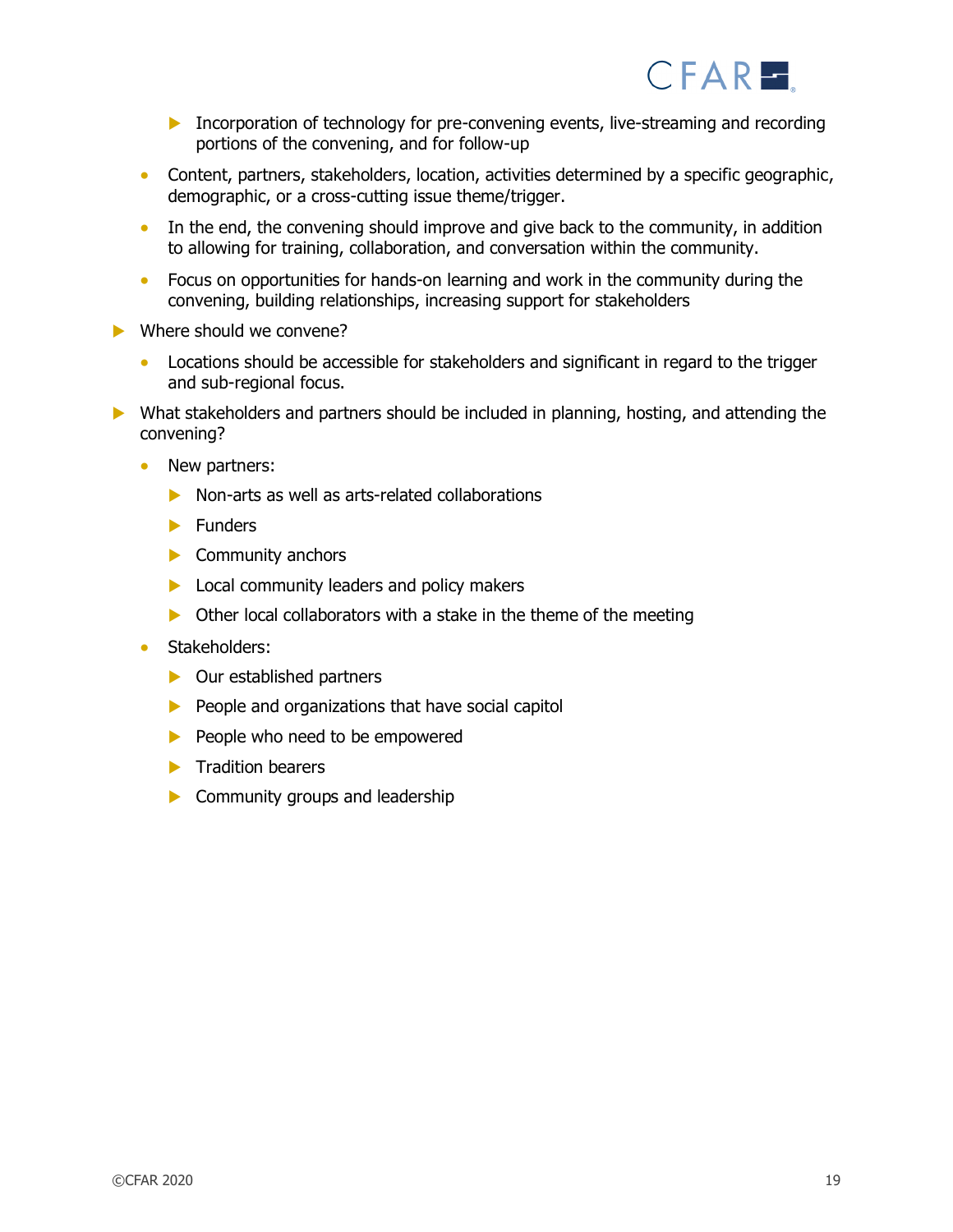

## **Recommendations**

The following recommendations are made from my [Mal O'Connor of CFAR] point of view as an organizational consultant who is also a folklorist. I have been impressed by both the "what" of the SA strategic plan and even more by the "how" of it. Specifically, as a small regional organization, it makes a great deal of sense to focus on ways to gain leverage in order to fulfill the plan—i.e., focus on ways that a network approach favorable to collaboration can make a significant impact with limited resources.

For many years, strategic planning has focused on ways to "differentiate one's organization from competitors" in order to "create value" while making it difficult for others to do so. Recently, a different approach to strategic thinking and planning has made it clear that value can be created by a constellation or network of "players," and the challenge is more one of coordination than of competition. The former approach is based on "scarcity"—the latter on "abundance."

Taking on a collaborative, network approach is most productive when no one organization alone may have the resources (people, tools, capabilities, and money) to address a particular challenge—but in collaboration with others, meeting the challenge is quite doable. Taking that approach requires a different kind of leadership: one that is more systemic in at least two ways. 1. First, through understanding the value each part (organization/stakeholder) plays. 2. Second, through the ability to show each part how it contributes to the success of the system as a whole. I believe SA is poised to take on this kind of leadership role. (See the article sent along with this report.)

SA can take on this kind of leadership and gain the leverage needed to make its desired impact through "convening"—although the current understanding of that term may not be adequate to the task. (More on this below)

You have made it clear that SA should take on the role of "convenor" only if it both supports and *enacts* the SA strategic plan. Included in this report are summaries of each of the meetings, and the recommendations that emerged from them below. They show how and why the Task Forces believe the convening role can be a way for SA to support and enact its strategic plan. Let's begin with the goals of the strategic plan:

- Goal 1: Support the artistic and professional growth and success of artists in the South.
- Goal 2: Connect artists and arts professionals in the South to resources that will increase opportunities for success within and outside the region.
- Goal 3: Advance impactful arts-based programs that recognize and address trends and evolving needs of a wide range of communities in the South.
- Goal 4: Communicate and celebrate the excellence, innovation, value, and power of the arts of the South.
- Goal 5: Secure and deploy/manage sufficient resources to advance Southern vitality and achieve the strategic goals.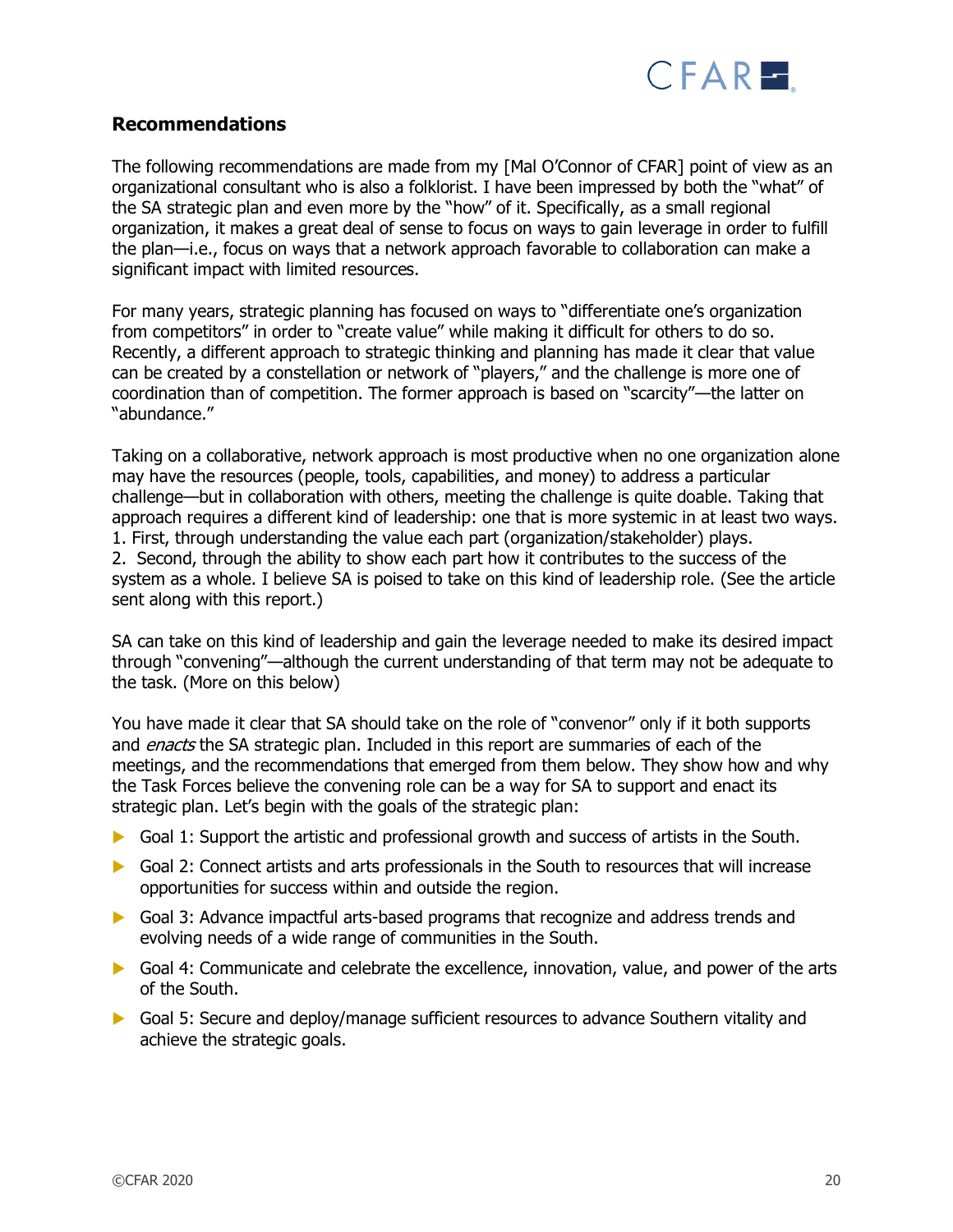

#### **What could convening mean within the context of the SA strategic plan?**

Within the context of the SA strategic plan, it may help to think of convening not only as the design, production and delivery of a meeting, conference, performance—but also as the coordination of multiple stakeholder points of view on a particular issue in which folklife plays a part in highlighting, expressing, exposing, and addressing that issue. As discussed in the recommendations made by the Task Forces, the issue should be one with regional and local significance, e.g., opioid use, tourism or challenges faced by coastal communities.

It helps to step back and widen the aperture to determine where and how SA would best take up its coordinating and convening role. When the aperture expands, convening takes on multiple meanings:

- ▶ To bring together multiple regional stakeholders who share interest in a particular challenge facing the region or a sub-region.
- $\triangleright$  To help that network understand how each stakeholder (part of the system) can contribute to addressing the issue in a systemic way.
- $\blacktriangleright$  To show how the folk and traditional arts fits and can help "communicate the excellence, innovation, value and power of the arts of the South" in the service of addressing a particular issue.

The shift is a significant one:

**From:** Convening as bringing together folk artists, folklorists and others interested in the folk and traditional arts for a meeting, conference or performance or a publication. Folk and traditional arts are the focus of these events.

**To:** Convening as taking on the leadership role outlined above in order to address a significant regional or sub-regional issue. The issue, e.g., opioid addiction, COVID-19, or environmental challenges facing the coastal South, serves as a *trigger* for taking on this kind of convening role. The issue is the focal point. The number and kind of events is dictated by what it takes to address the issue.

The issue needs to be one in which folk and traditional arts and artists play an important role as do many other stakeholders (community organizations, economic organizations, chambers of commerce, educational institutions, funders, etc.) Examples of issues that would "trigger" SA's interest can be found on page 18.

Rather than repeat the findings and recommendations that were made by the group of talented members of the first and second Task Forces, I would like to make a few recommendations that build on that work in order to align "convening" with the strategic plan in ways that put the strategy into action and build on the excellent set of guiding principles developed by the second Task Force group.

These principles can be used as filters to determine whether convening to address a particular issue is worthwhile or not – ways to screen an issue in or out. For the "convening role" to be strategically worthwhile, the issue must be one where SA can:

▶ Work with and through partnerships and collaborations in order to produce a much better result than working in isolation. Partnerships and collaborations take time.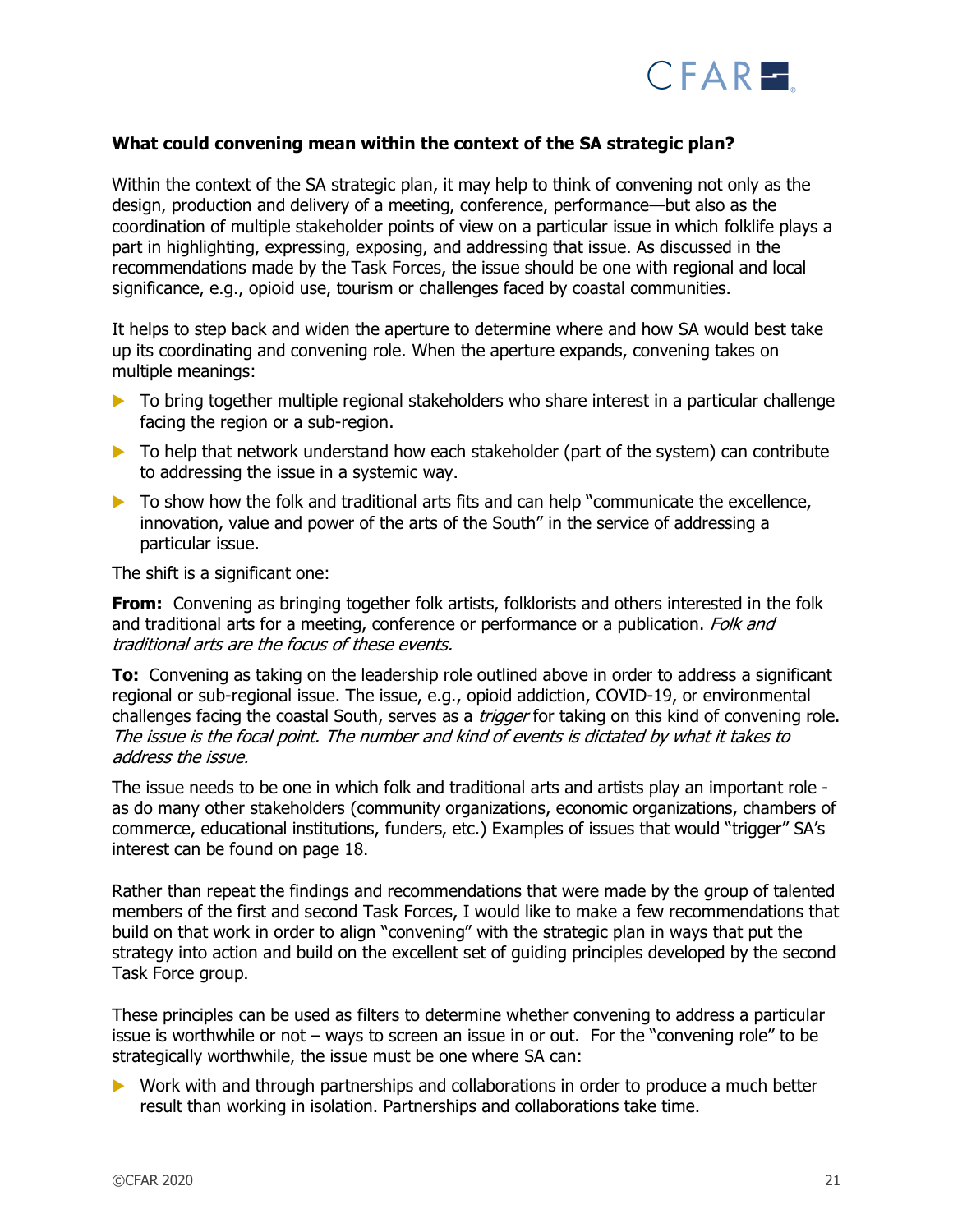

- **Take a "region" and/or "sub-region" as a unit of analysis: geographically, demographically,** culturally, economically, religiously.
- Bring multiple and diverse groups and organizations together to achieve sizeable impact.
- $\triangleright$  Show how traditional arts and artists can contribute to addressing that issue.
- $\blacktriangleright$  Listen and learn as well as teach through a dialogue with communities affected by the issue selected.
- $\triangleright$  The focus is on shared goals not a particular methodology. The methodology can be selected to fit the task.
- ▶ Take an asset-based approach vs. a lack-based approach. (Abundance, not scarcity)
- $\triangleright$  Ensure to the best of its ability that taking on the convening role is affordable for all stakeholders.
- Include funders in ways that show the value to them of supporting the convenings—and of taking a community-based focus.

(For more on the guiding principles, see page 15 and the Appendix below)

#### **The "sub-region" approach helps shift the frame**

The idea of convening using a "sub-regional" approach was one of the gems that emerged from Task Force discussions. Here is a draft definition:

A sub-region is a web of communities that share a common interest in understanding and addressing a significant issue. There are multiple "types" of sub-regions in the South. A sub region could be geographic (the coastal South). It could be created by a share interest in addressing a public health issue (opioid addiction) or an economic issue (tourism).

For a sub-regional issue to be one where SA considers taking a leadership role, it must be one where folk and traditional arts and artists can make a significant contribution, in collaboration with other stakeholders, to addressing those issues. (Example: Subregional type – geographic. Issue selected: climate change challenges facing the coastal South)

The sub-region approach makes it easy to see why South Arts is well positioned to connect folk and traditional arts with communities throughout the region in ways that matter to the people who live in those communities. It's a way of bringing folk and traditional arts alive, a way of showing their genuine immediacy while having an impact on peoples' lives.

- Each sub-regional issue selected would put into action the "guiding principles" listed above and would be designed to enact SA's strategic commitments.
- $\triangleright$  This approach helps "flip the frame" from thinking of a convening as "a single event" that brings individual members of organizations from different communities together in one place-—to a convening as something that can be:
	- Focused on issue of significant importance to the sub-region engaged.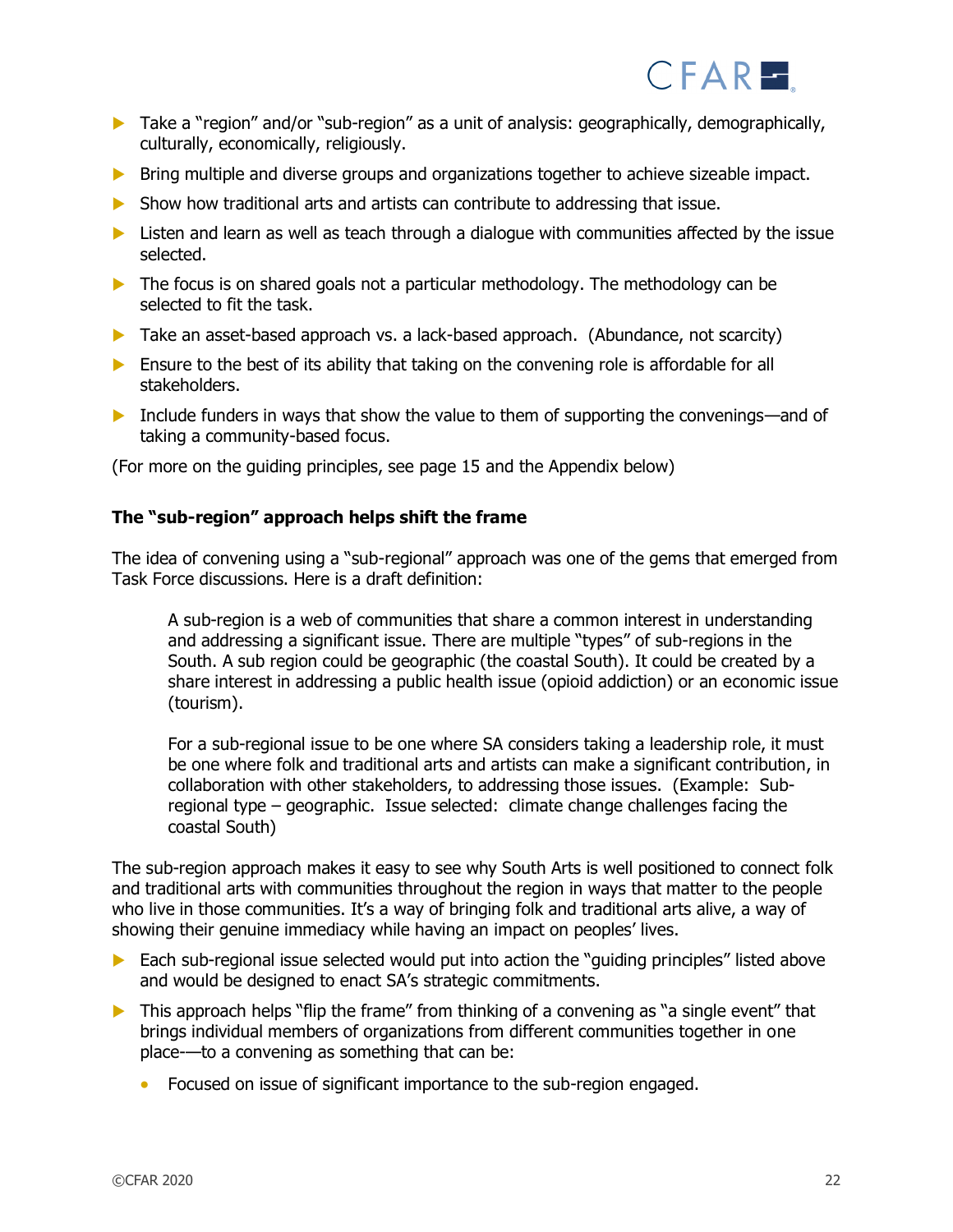

- Located in multiple communities by using the same template (sub-regional type and focal issue within that type) co-sponsored by communities, regional and national organizations with a stake in that issue, in places where the convening takes place.
- Conducted over a longer period of time, with local and regional impact as one of the convening's objectives.
- Shaped through the use of a variety of modalities, some virtual and others face-to-face.

One overarching recommendation: SA should consider doing a variety of things, experimenting and testing as you go to determine their value—rather than putting all its eggs in one basket. These convening experiments could be organized by audience and constituencies served. Here are a few examples that build on Task Force discussions, offered as a way to prime the pump:

## **For/With other ROAs and folklore organizations:**

- $\blacktriangleright$  Playbook for how SA takes up its leadership role as a convenor
- Bi-annual convening of convenors—e.g., RAO's, NASAA, AFS and others—in collaboration with some of those organizations to continuously develop and strengthen the convenor role.

#### **For/With the region and sub-regions in the South:**

- ▶ Over the next two years take an action-learning approach:
	- Select two to three sub-regions of different types (e.g., geographic, public health focused, etc.)
	- Work with arts and other organizations to select a cross-cutting issue to focus on within that sub-regional type. Start small  $-$  this approach to convening will take more time  $$ years vs. months.
	- Co-design, co-produce and co-fund "events" that raise awareness and address the issue, including showing ways in which folk and traditional arts can contribute to addressing the issue. (Consider locating work in the communities living with the issue selected vs. bringing stakeholders to one place.)
	- Assess the value of the convening work to the communities served over the next 12-24 months
	- Adapt the convening role based on lessons learned and select the next sub-regions and particular issues to address

#### **How could this work?**

- **•** Think of the first two sub-regional issues selected as ways to build SA's capability to take on this different kind of convenor role. It will be easier to show how this can fail vs succeed if you bite off more than you can chew.
- ▶ Understanding and addressing each of the two issues could follow similar steps—for example:
	- Take "geography" as a sub-regional type—e.g., challenges facing the coastal South.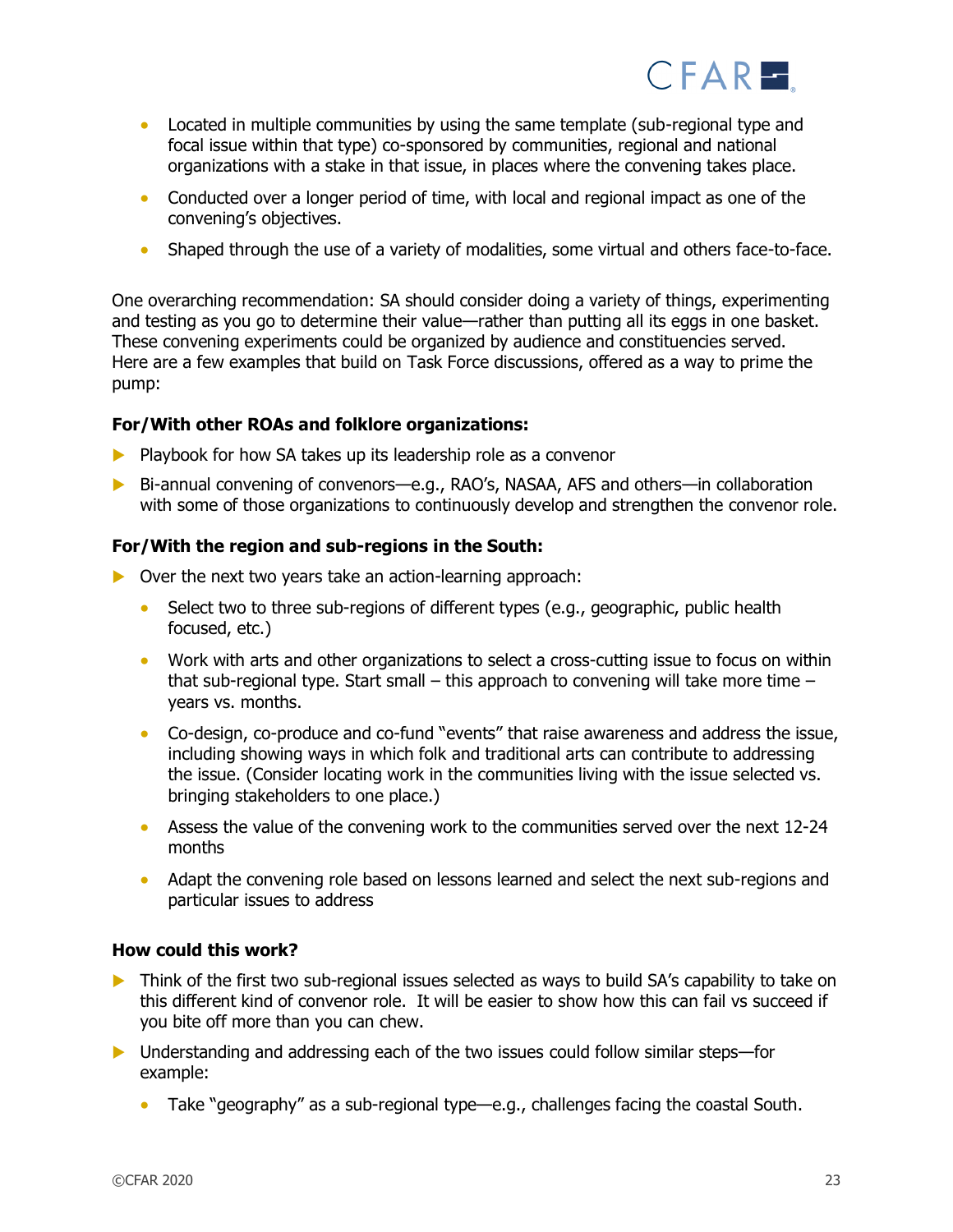

- Identify stakeholders from communities along the coast and select a theme for the convening—e.g., the effects of climate change on coastal communities. Drill down to identify a small piece/theme of that issue to address that can be achieved in 12-24 months.
- Identify arts and other organizations with a stake in that particular theme (local, regional, national), and invite some of them to co-host, co-create and co-fund the work. "Convening" is now an umbrella term for coordinating multiple events over time, some face-to-face and others virtual, to understand and address the effects of climate change on coastal communities.
- Co-create a doable plan within a clearly stated timeframe to achieve a desired objective in addressing the theme selected (not the entire issue).
- Build in ways to learn and evaluate what's working and what's not as you go vs at the end.

Other examples of sub-regional types that could cut across the entire region:

- Economic issue sub-regional type/tourism
- Public health sub-regional type/opioid addiction or living with COVID-19

Thank you for the opportunity to offer a few thoughts and reflections on the work of the FITS Task Forces. The ideas discussed above build on the work of those groups. Where I may have misunderstood their intentions, the errors are mine. All credit for the creative thinking and responses to the questions raised by SA's leaders and board goes to the Task Forces, and especially to the guidance and leadership provided by Teresa Hollingsworth and her assistant, Amy Howard.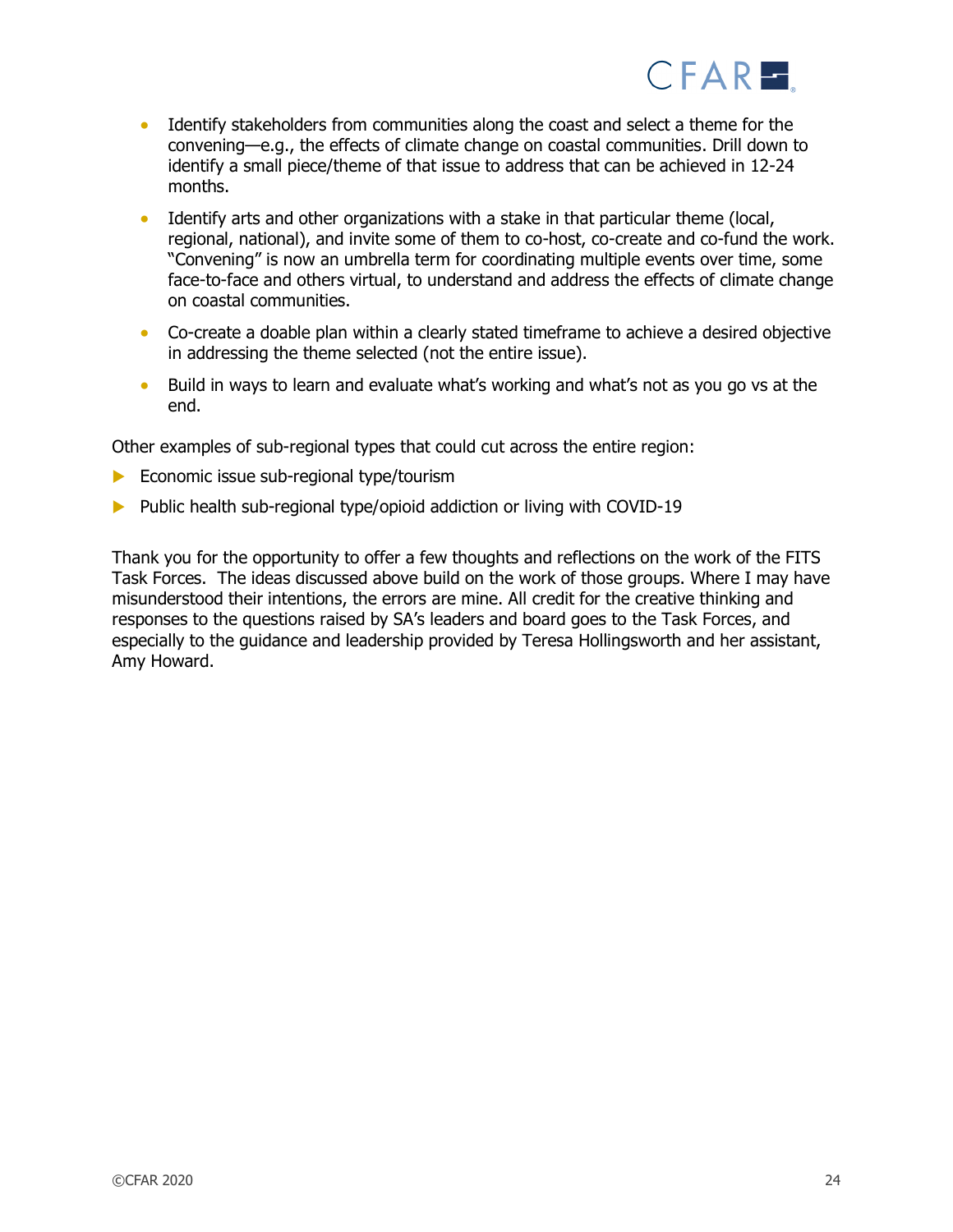

## **Appendix** From Phase II, Meeting 1: Notes on Each Guiding Principle and Initial Recommendations

## **Region as Unit of Analysis**

- One lens on regionalism—Take a demographic approach. Most African Americans live in the South. Seven of the states with the highest African American populations are in the South. These are also the poorest states, so financial resources are limited. Demographic issues need to be addressed regionally.
- ▶ Creative placemaking is a great model—being able to include a diverse roster of groups that aren't all art-centric. Region determines what organizations are important to reach different communities/are cultural incubators.
	- In the South there are few organizations that are self-built by immigrant communities. Of these organizations, fewer benefit from association and/or participation with arts councils.
- **Thinking just about artists is limited, too. In Maine, occupational folklife is closely associated** with natural resources. Involvement may be problematic, if you include some of those practitioners in traditional culture.
- $\triangleright$  Looking at a geographic region sometimes must be smaller than what we think of as a region. Examples: the Blackbelt, Central Appalachia, etc., instead of the entire SA region.

## **Models for Organizing a Convening**

- Small, affordable, and accessible meetings:
	- There's value in small meetings, too, and much value when groups are small enough to spend real time talking and hashing out ideas vs quick hallway or session conversations. Smaller, regional meetings are critical to sharing ideas in a substantive way.
	- Future convenings might be smaller, focusing on a smaller geographic area than the entire SA region. Example: The Black Belt, Central Appalachia, etc.
	- Create equitable convenings—some gatherings only include those who already have access.
	- Seek methodology to bring people together in an affordable manner.
	- Instead of inviting people to come to a location that could be quite a distance from their community, go to them.
- ▶ Variations of the Unconference Model—or another Open Space design
- Un-Conference model. Open space. Part of a large conference.
- **Planning organic meetings takes a lot of time and investment—thoughtful planning,** personal relationships. Organizational capacity, infrastructure, etc.
- Example of AFS "Festival of Ideas" at 2019 Baltimore meeting, involved local artists and organizations and was very popular with conference registrants. Unplanned, given to break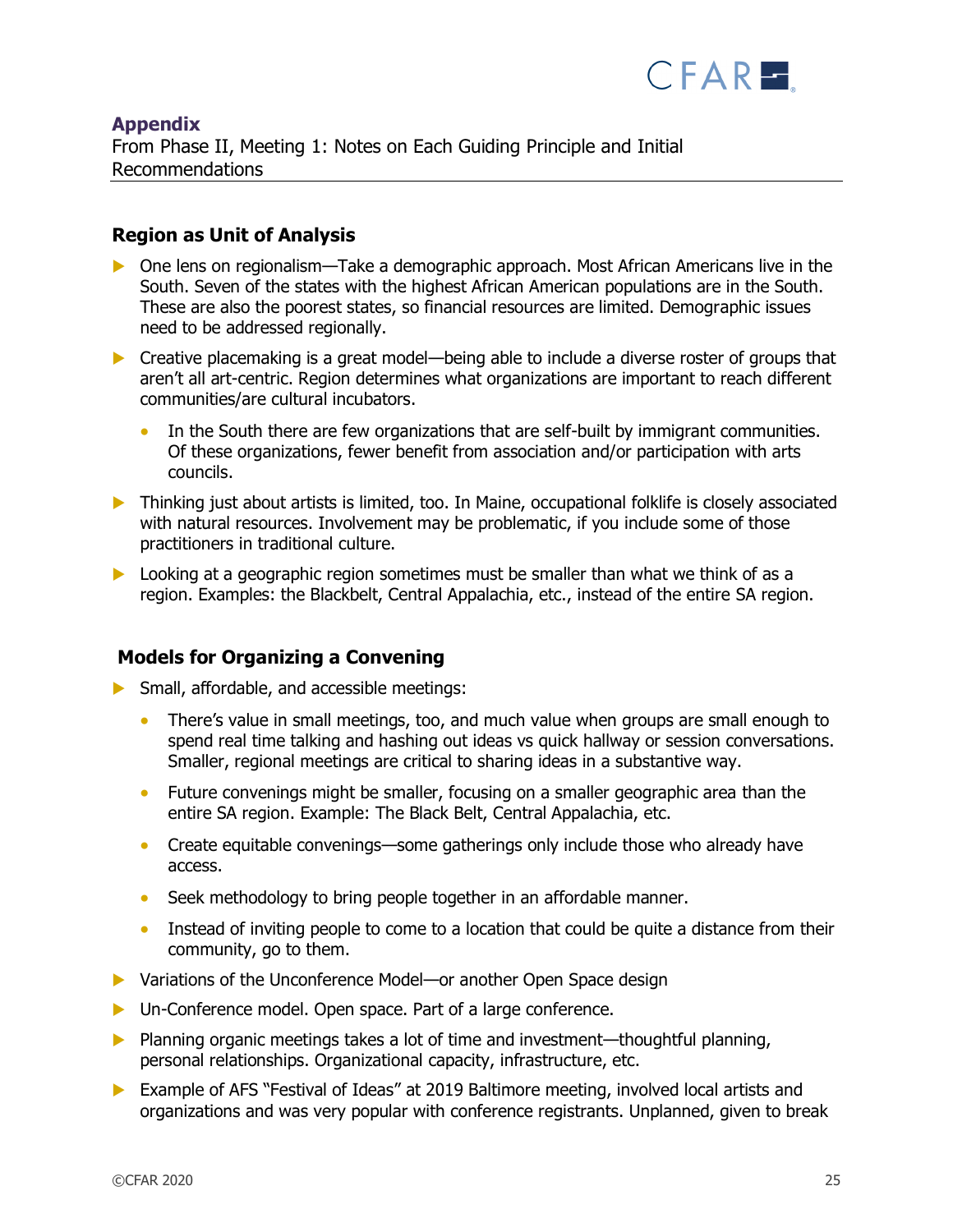

out sessions, etc. Developed an organic discussion founded on community goals. Also offered compelling economic development opportunities for local folks.

- Unconference Model allows for organic growth of discussions, can be shaped within a given topic—again, coming together around a common IDEA or GOAL, not who we are/how we identify.
- A convening that would be compelling would be like an occupational fair—a place to make connections and help a variety of industries gain a new perspective on how folk and traditional arts could benefit their approach to reaching their goals and address problems that they face with both language, content, and method. Invite people in to "meet folklore."
- $\triangleright$  Ideally, the convening would be designed so there was an opportunity to make sense of everything with a group of people in a similar situation, who are working within the same constraints. New lenses help illuminate new ways of pushing boundaries within organizational culture. A new lens will help people know what the possibilities are, so they know what questions to ask, ways to get around limitations.
- State Arts agencies don't have a very progressive culture, so they could benefit from this kind of thing if they aren't in charge. Talking about constraints and ways to push boundaries and work within them.
- $\blacktriangleright$  Field trips are useful and important, especially if participants can self-determine where to go.
- $\triangleright$  Other gatherings that a future convening could be modeled after:
	- **The Appalachian Studies Association** is regionally based and attracts people of all disciplines. Being discipline focused is limiting.
	- **Community Anchors program from City Lore** identifies physical spaces where culture communities gather/have ownership. Provides financial investment in resources to support groups cultural activities.
	- The field of folklore has a lot to offer in terms of community examples, projects, and integrating artists into the local culture. **NASAA meeting in Baltimore** was a good model on how to apply that to other fields. Had sessions on economic development, place, health, aging, all kinds of fields. Could we talk to the program organizers of those opportunities?
	- SA is involved in **Creative Placemaking** gathering. The people that attend are mayors, local arts councils, artists, etc. SA plans to develop a strain of workshops dealing with using traditional artists to these kinds of meetings. Susie's observation is that people aren't working with traditional artists in their communities.
- $\triangleright$  Choosing a theme/issue for a convening  $+$  travelling to communities to work on local applications of theme/issue:
	- Instead of saying 'hey guys, we're folklorists, come to our folklore meeting.' Have a common idea and then engage more inclusive participation.
	- Ex. from North Carolina: Use quilting as way to talk about food, sustainability, etc. Warrenton, North Carolina has begun an eco-movement. Understanding the place. Theming grants to tackle problems using the assets that they have.
	- Moving meetings from place to place, service learning. Using a theme, finding ways to identify assets.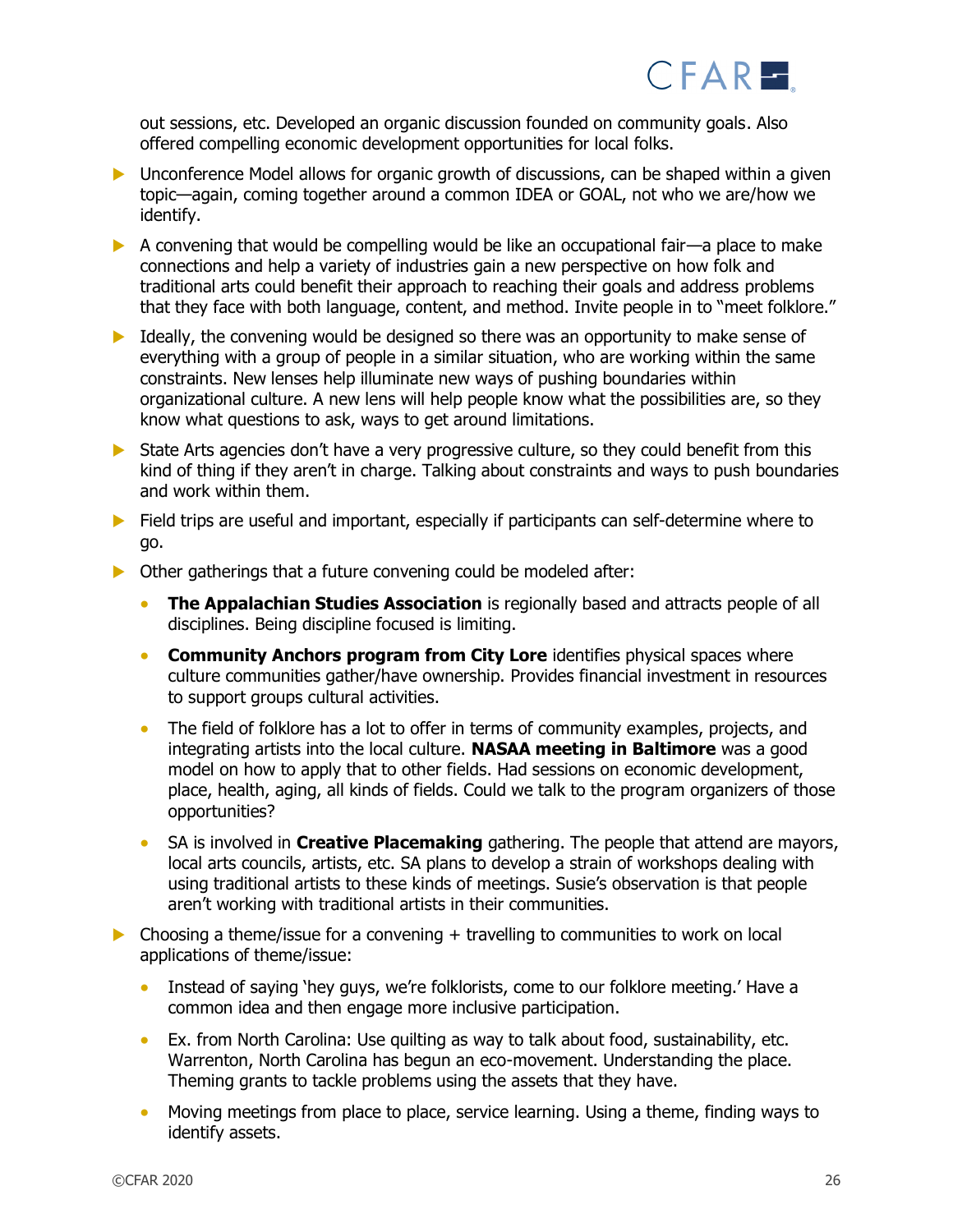

- Thinking about a mash-up of fieldwork, education, public programs, and service learning—a convening/community field school—a traveling convening that would go to a different area each year. People from different disciplines, different organizations could all work together on the same project—a project that would leave behind an arts infrastructure or that would strengthen existing resources.
- A consulting convening. One that cooperates with local community leaders and members to provide the training/project implementation that they would like to see done. Could be surrounding a theme (climate change and traditional arts, for example) or assets/needs the community identifies.
- **Looking at assets, not problems or deficiencies:** 
	- Maine discovery research program example—40 counties, trained local people to do cultural inventory work. Two-fold purpose—collection and community organizing. They never talked about lack of resources but identified their assets.
	- Asset-based models push people in a positive direction. It deemphasizes the need for money. Don't have to build big arts center. Maine program built a community arts structure. People came to forums because they thought it was interesting and because someone from the community invited them.

## **How Convenings Can Create Value for Communities**

- $\blacktriangleright$  Reciprocity vs extraction
	- Importance of leaving something behind and not extracting. Reciprocity needs to be a core value. What is the goal and what can we leave behind?
	- AFS works with local community, brings local people to national meetings. Working WITH communities, working FOR communities. Changing the mindset to be COLLABORATIVE, not extractive. This takes partnerships and trust.
	- And, too often work (by folklorists, museum folks) is extractive—not being reciprocal, taking and not giving back. That gives communities an allergy to the work and to contributing. Repatriation is a problem. Partnerships depend on trust.
	- Be mindful of communities that are apprehensive of our field. Partnerships. Working with communities and not extracting.
- The value of folk and traditional arts and artists to addressing an important issue in a region/community:
	- Identifying what we as folklorists have that we can give:
		- Folklore relieves social tensions through shared experience
		- Folklore dispels misconceptions
		- ▶ You can spot the language we use in other fields. We have a shared language with others even if it's not the same words. Look to see who is using that language. Other people are thinking about these things but may not have the language for them.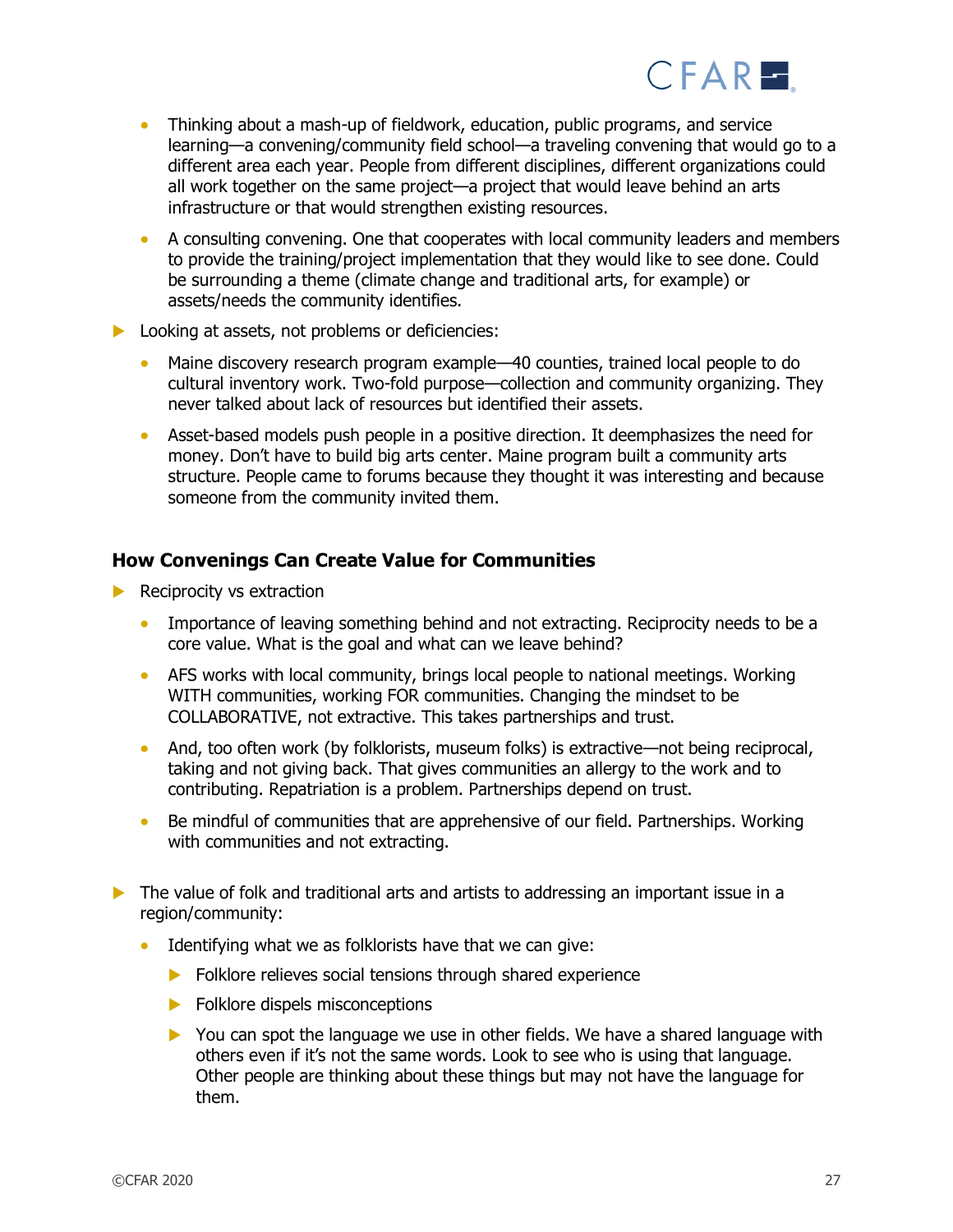

- $\triangleright$  The field of folklore has a lot to offer in terms of community examples, projects, and integrating artists into the local culture.
	- Example: Zoe van Buren is working with a new entity at Duke University. They were trying to engage more with the state. New arts center had dance studios and a radio station and was trying to be an arts space for Durham and not just Duke. They were able to secure the space for a gathering of emerging traditional artists, connected with graduate students and hosted an exhibit on millennial culture. The president of Duke took notice. Folklife gave the university a community and grassroots connection. Folklife had not been on their radar. Future collaborations will be easier because of the success of relationship building and benefit to all participants.

## **How Convenings Can Create Value for Folklore/Folklorists**

- ▶ Opportunities for folklorists to see each other in action—through workshops, etc.—and for skill sharing
	- The benefit of seeing colleagues in action. Convenings that include workshops or community training elements are an opportunity to do skill swapping. Everyone would be receiving additional training. Learn from one another.
	- Having action take place to train and cooperate.
- New partnerships and collaborations—i.e. opportunities for folklorists to reach out and expand their horizons
	- By building relationships, we help maximize the reach and impact of our discipline.
	- Because the South has such limited resources, there are people that have their feet in multiple areas. Example: Folklife festival and work force services. It will help us reach this goal if we identify those people.
	- NCAC/Duke story is an example of projects that forged partnerships of mutual benefit. How people with folklore training work in other areas to open doors?
	- Example: Historical Arts Commission work in three counties in northeastern Florida. They invited a wide range of folks to contribute. State goals, wondering who is doing the work across those goals. Important to include resource people, people doing the work, and people supporting the work. Also: having people who might be coming from a different perspective but who recognize cultural markers. For example: a folklorist doing fieldwork might not recognize specific markers of Gullah/Geechee culture and therefore think there isn't G/G culture in a given area, but a G/G fieldworker or community scholar would.
	- Always include indigenous communities.
	- Work on developing new networks with immigrant communities who are changing the face of regions.
	- Consider other agencies—health, human services, faith-based, work force—to connect.